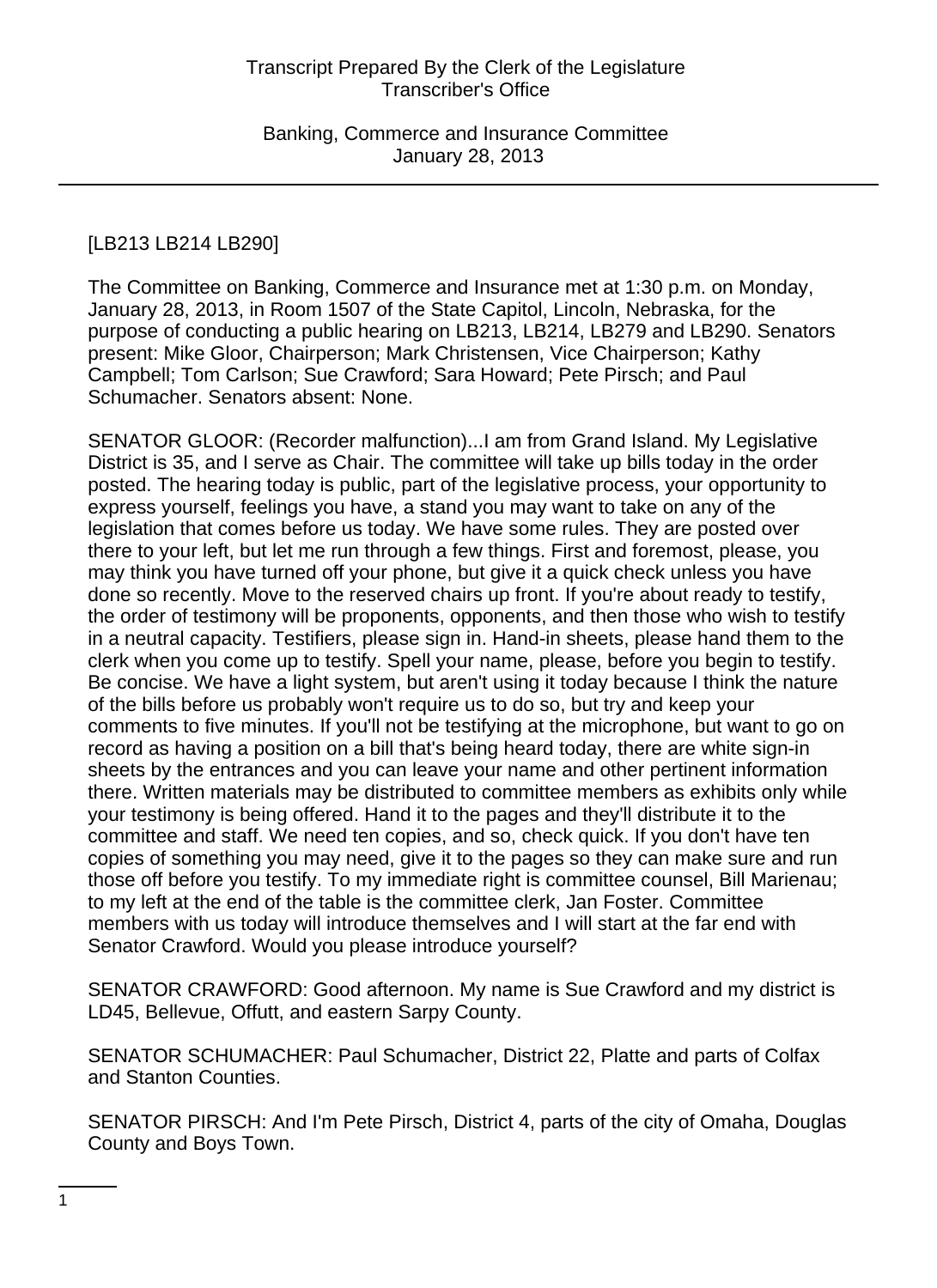SENATOR CAMPBELL: I'm Kathy Campbell, District 25, which is east Lincoln and eastern Lancaster County.

SENATOR CARLSON: Tom Carlson, District 38. I live in Holdrege, and District 38 includes all of seven counties and part of an eighth.

SENATOR HOWARD: I'm Sara Howard and I represent midtown Omaha, District 9.

SENATOR CHRISTENSEN: Mark Christensen, District 44, Imperial.

SENATOR GLOOR: And as is the case with these hearings, sometimes senators have to present bills of their own to other committees so there may be some coming and going. That's not any sort of a commentary on the bill that you're introducing, but the nature of what we do. Our pages today are William Rahjes; he's from Elwood. And Nathan Funk; Nathan's from Norfolk. Committee will take up the bills today in the order on the agenda posted outside, LB213, (LB)214, (LB)279, and (LB)290. And we will start with LB213. This is my bill and my introduction will be on behalf...which I introduced on behalf of the Department of Banking and Finance. My opening on the bill will be limited to now asking our director of Banking and Finance to come forward and testify on the provisions of this bill. Director Munn. Welcome.

JOHN MUNN: Thank you, Senator Gloor.

SENATOR GLOOR: Anytime, you're ready, Director.

JOHN MUNN: (Exhibit 1) Okay. Chairman Gloor and members of the Banking, Commerce and Insurance Committee, my name is John Munn, M-u-n-n. I'm director of the Nebraska Department of Banking and Finance. I'm appearing today in support of LB213 which was introduced at the request of the department. LB213 proposes updates to the laws relating to depository financial institutions under the jurisdiction of the department. The first set of these updates result from Dodd-Frank Wall Street Reform and Consumer Protection Act enacted by Congress in July 2010. The Dodd-Frank Act created the Consumer Financial Protection Bureau, or the CFPB, as an independent federal regulator with responsibility for supervision and enforcement of federal laws over providers of consumer financial products and services with the intention of preventing unfair, deceptive, and abusive financial practices. These providers will include, among others, payday lenders, mortgage lenders, credit card issuers, and collection agencies. While the CFPB has no chartering authority, it has authority to adopt and enforce standards for providers of consumer financial services and banks, as well as the authority to conduct examination of such entities. The department currently has the authority to share confidential information, including examination reports, with other financial institution regulators, including the Federal Deposit Insurance Corporation, the Federal Reserve, and our counterparts in other states and U.S. territories. LB213 would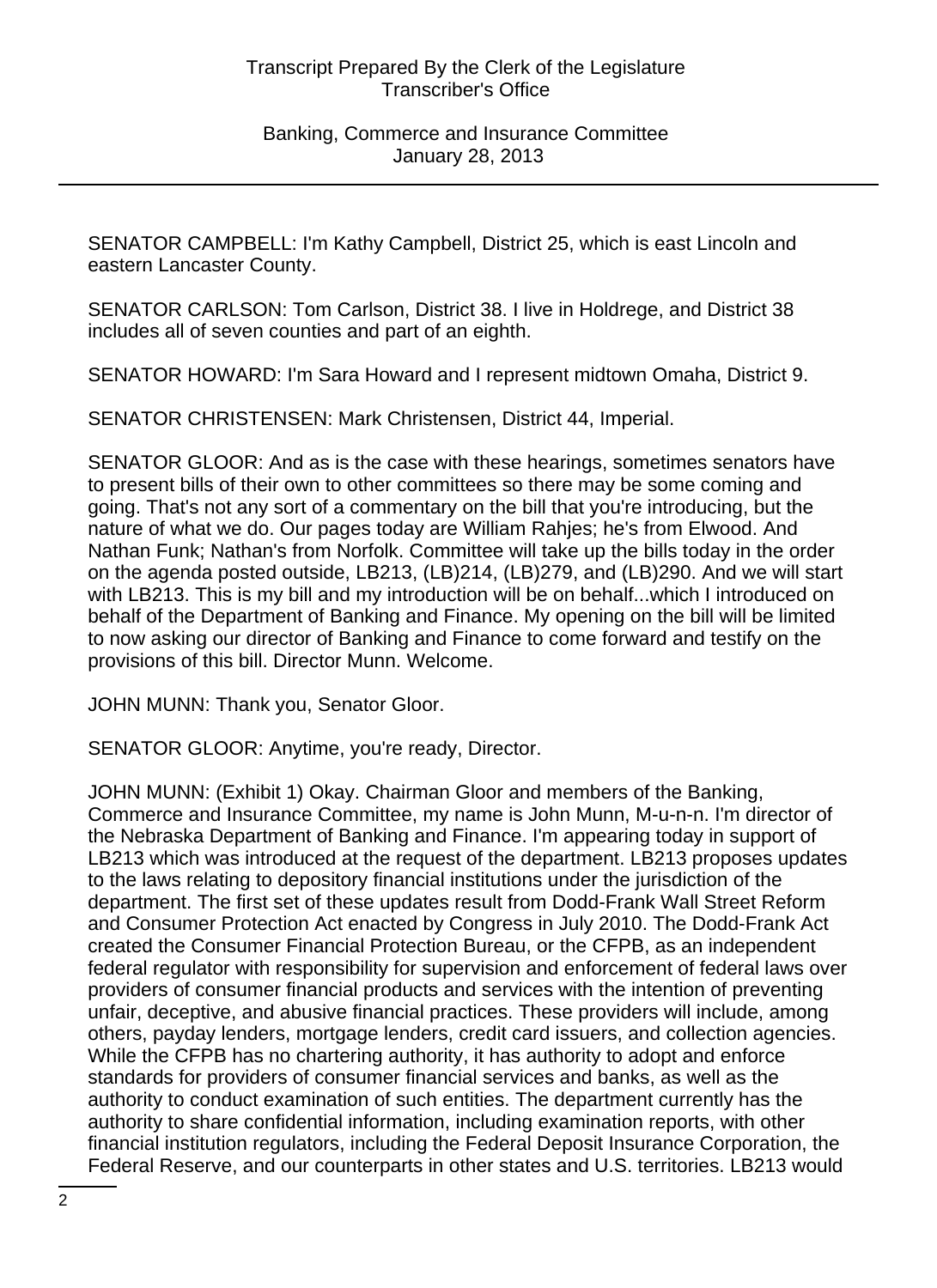Banking, Commerce and Insurance Committee January 28, 2013

update those laws to include the Consumer Financial Protection Bureau as an additional regulator with which the department may share this type of information. These updates are included in sections 3, 12, 13, and 14 of the bill. Section 2 contains a corresponding amendment to the law which requires that in situations where the director of the department has a financial interest in a state-chartered financial institution, the Governor will have charge of and receive reports of examination for that institution. The amendment to section 8-103 provides that any other examination report or information received for such institution from the CFPB would also be sent to the Governor. Section 8-103 prohibits employees of the department from borrowing at any state-chartered financial institution, except for the Nebraska State Employees Credit Union. This provision would be amended to provide that in the event the credit union merged with another state-chartered credit union, department employees would be able to continue borrowing at the successor credit union. The department is not aware of any plans by the credit union to merge and does not want to give the impression by this amendment that there are any such plans. The amendment is proposed at this time solely because of the other amendment to section 8-103, relating to the CFPB, which is being proposed. The second substantive update proposed by LB213 relates to bank investments. Section 5 would adopt a new statute to provide authority at the state level for state-chartered banks to invest in limited liability companies or LLCs. The LLC could be formed by one bank, a group of banks, or a bank and a third party with the activities of the company limited to general banking activities or activities incidental to banking. The LLC would be subject to examination by the department. Other parameters of an LLC investment would be set by rule or order of the department. State-chartered banks currently have the ability to make these investments through use of the bank wild-card statute, as national banks are authorized to make such investments under 12 U.S.C. Title 1, Part 5. Due to increased interest in formation of LLCs by banks, particularly for the holding, management, and disposition of real estate taken in satisfaction of bad debts, state legislative authorization is appropriate so that the department would be able to provide current guidance to banks. LB213 would amend section 8-204 of the Nebraska Trust Company Act by updating the prerequisites for membership on the board of directors of a trust company. Section 8 of the bill will remove the requirement that a member of the board own one share of stock of the trust company and remove the requirement that members of the board of directors are to be selected from the shareholders of the trust company. This law is modeled after section 8-124 of the Nebraska Banking Act. A similar requirement for members of a bank's board of directors was legislatively repealed in 2005. The final substantive revisions in LB213 will provide for the annual reenactment of the depository financial institutions' wild-card statutes to provide equal rights, powers, and privileges for state-chartered banks, credit unions, and savings and loans with their respective federal counterparts. Due to state constitutional restrictions on delegation of legislative authority, the statutes need to be amended annually to provide a current reference date. These amendments are included in sections 7, 10, and 15 of the bill. The remaining provisions of the bill will update references to federal laws relating to electronic funds transfers, financial reports, and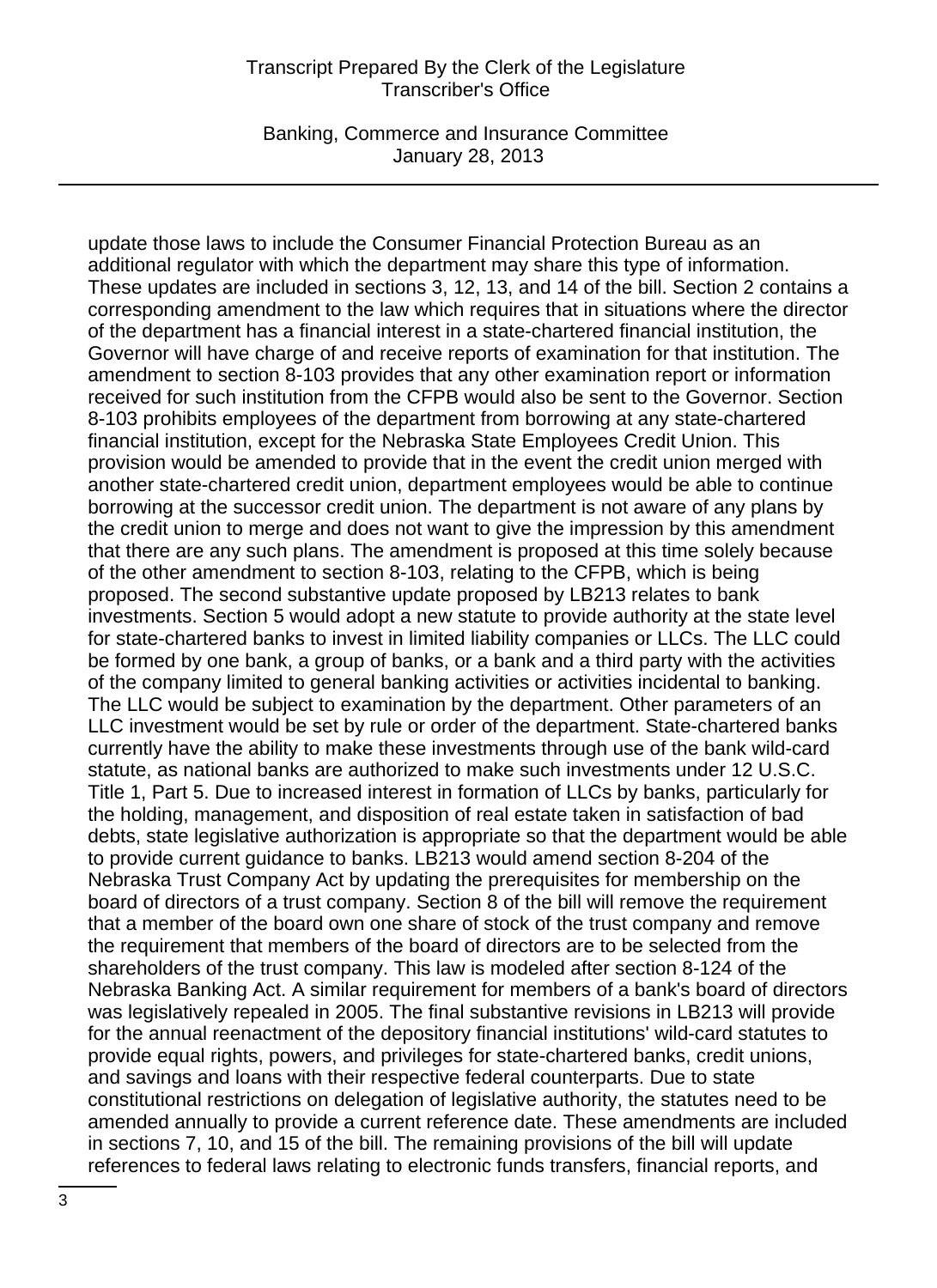Banking, Commerce and Insurance Committee January 28, 2013

certain bankruptcy notices, and repeal an obsolete reference to the date of registration of financial institution mortgage loan originators. I want to express my thanks to Senator Gloor for introducing the bill. I'll be happy to respond to any questions. [LB213]

SENATOR GLOOR: Thank you, Mr. Director. Any questions? Senator Schumacher. [LB213]

SENATOR SCHUMACHER: Thank you, Chairman Gloor. With reference to page 5, section 4, that "A bank may be a member of a limited liability company to the extent and in a manner specified by rule, regulation, or order of the department." And that the: limited liability company which has a bank as a member shall engage only in those activities which are part of the business of banking or incidental to the business except where they actually receive deposits. Could you give us an idea of the scope of the word "incidental" there? How incidental is incidental? [LB213]

JOHN MUNN: Uh-huh. As mentioned in my testimony, dealing with real estate obtained through loan...real estate loan gone bad, is probably the best example because many times there will be other banks participating in that loan that went bad. This allows them to create a structure through which that other real estate can be addressed and hopefully, of course, liquidated. Another activity might be joint ownership of an automated teller machine, you know, very much a banking function. I would look at any of the permitted activities under the banking act and expect to be able to draw a parallel to the activity proposed for a limited liability company. [LB213]

SENATOR SCHUMACHER: The grant of the authority that...to the department, that a bank may be a member to the extent specified by rule, regulation, order seems a very broad grant of legislative authority. Should we be interested in putting some guidelines as to what we mean by that, things we don't want the banking department to allow the banks to get involved in? It seems like a lot of the problem we had five or six years ago on a national level was because banks got too involved in businesses and ceased to be bankers. And that created a lot of problems. Any suggestions as to what guidelines we might put in there to suggest to the department and to the banking community how far we think is okay to go? [LB213]

JOHN MUNN: One of the primary things would be during the rule-making process, you know if we would end up proposing a rule, that would have to go to a hearing in which you would have the opportunity to participate in that. As to any order, advanced notice would need to be given as to the makeup of that order. [LB213]

SENATOR SCHUMACHER: But isn't that kind of like the tail wagging the dog? Shouldn't we up-front as the legislative body be telling the department what parameters there are rather than having to appear at a rule hearing of the department? I mean, who is going to represent the committee or the Legislature at this rule hearing? Shouldn't it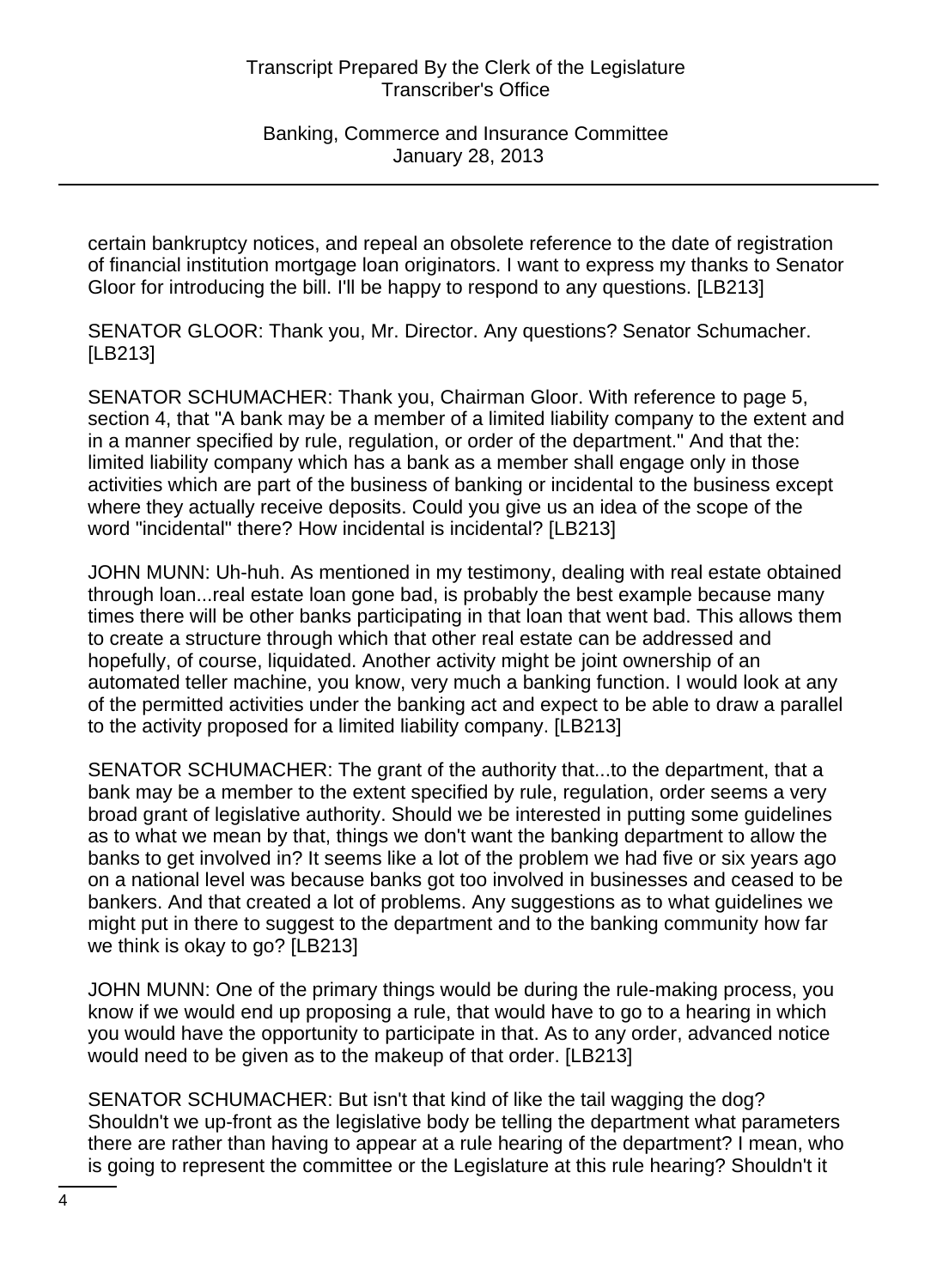Banking, Commerce and Insurance Committee January 28, 2013

be...shouldn't we say now, hey, this is a decision we're going to let banks get out of the role of merely being bankers, but because they may get stuck with some property or want to make some money off of automated teller machines or maybe rent a building or maybe this or that, they can create an LLC and maybe commit some of the resources to the LLC. Shouldn't we now in this paragraph outline what we think are permissible banking activities rather than having to watch the public notices when the department may be having a hearing on something? [LB213]

JOHN MUNN: I think you then have to revisit the banking act in whole, you know, because that's what establishes the parameters on what these LLCs can do. Is it provided for in the banking act? [LB213]

SENATOR SCHUMACHER: So, do we need...is there a specific laundry list in the banking act of what they can and cannot do? [LB213]

JOHN MUNN: Uh-huh. [LB213]

SENATOR SCHUMACHER: And should we be incorporating that then into this as to guidance to the department of, that's what we mean when we say incidental to the banking business? [LB213]

JOHN MUNN: Yes. But I would hope that the reference back to the banking act would suffice rather than having to restate the scope of the banking act in this particular statute. [LB213]

SENATOR SCHUMACHER: Okay. So you wouldn't have any opposition to us saying that "incidental" is defined within sections such and such to such and such in this particular area? I mean, what I'm getting at, you know, bankers should be bankers, and the banking community should not put at risk or led to a situation where they're put at risk, of the integrity of the system because of business deals. [LB213]

JOHN MUNN: That's right. And one other activity where an LLC might be used is in forming a community development corporation by a bank or multiple banks. And one of the requirements of creating that CDC is that it bring no unlimited liability back upon the bank. You know, it has to be so specific as to that activity that it wouldn't bounce back and reflect on the bank's safety and soundness. [LB213]

SENATOR SCHUMACHER: Is...do you read this then as being inherent in here that the bank's membership in an LLC have provisions that it...there's no back door into the bank's banking business because of a screwup in the LLC? [LB213]

JOHN MUNN: Exactly. That's why the limited liability structure works so well. [LB213]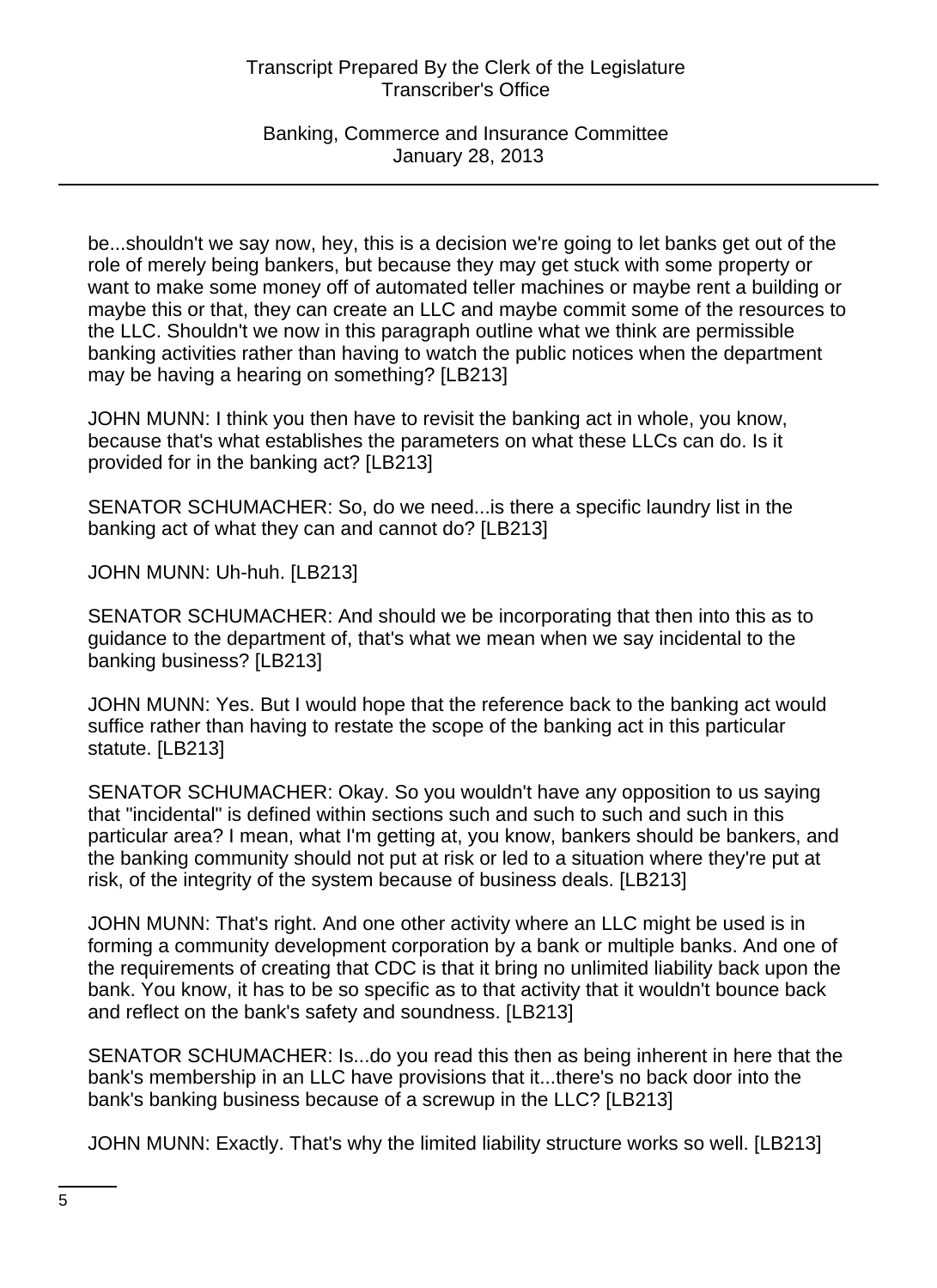#### Banking, Commerce and Insurance Committee January 28, 2013

SENATOR SCHUMACHER: And is that in statute that the banks are not, when they join an LLC or form an LLC, that they cannot have a provision or an agreement or a contract with that LLC that would endanger their fundamental assets? [LB213]

JOHN MUNN: Yes. [LB213]

SENATOR SCHUMACHER: And that's in statutes? [LB213]

JOHN MUNN: No, I don't know if it's in statute, but that's what we would look at in the formation of the CDC to make sure it's in there. [LB213]

SENATOR SCHUMACHER: But you don't have to look at that? [LB213]

JOHN MUNN: For a community development corporation as to the scope? [LB213]

SENATOR SCHUMACHER: Oh, no. But for that rule that you should not put the banking...your banking equity, your banking operations at risk by...when you get involved with an LLC of any kind. Is that in statutes? [LB213]

JOHN MUNN: I don't believe so, but it's in the community development corporation statute. I don't know for what other purposes they might form an LLC. I mean, the real estate situation pretty well flows out of a banking function. The CDC is allowed in statute for a bank or banks to undertake. [LB213]

SENATOR SCHUMACHER: Well, then let's say that a bank took over a piece of real estate because it got stuck with it, started depreciating, went under. Could it, when informing the LLC, could it have an agreement that would expose its assets more than the value of a property or the bad loan to losses through that LLC? [LB213]

JOHN MUNN: We'd have to detect it through our examination of it. And we do...when we do a regular examination of a bank, we look at their CDC and LLC activities. [LB213]

SENATOR SCHUMACHER: I don't have any further questions at this time. [LB213]

JOHN MUNN: Okay. [LB213]

SENATOR GLOOR: Senator Campbell. [LB213]

SENATOR CAMPBELL: Thank you, Senator Gloor. Director, just for my education, is it pretty common under section 2, are there other places where information goes to the Governor, because you talked about in section 2 that that information would go if you had an interest in? Is there any other place that's directed that you know of? [LB213]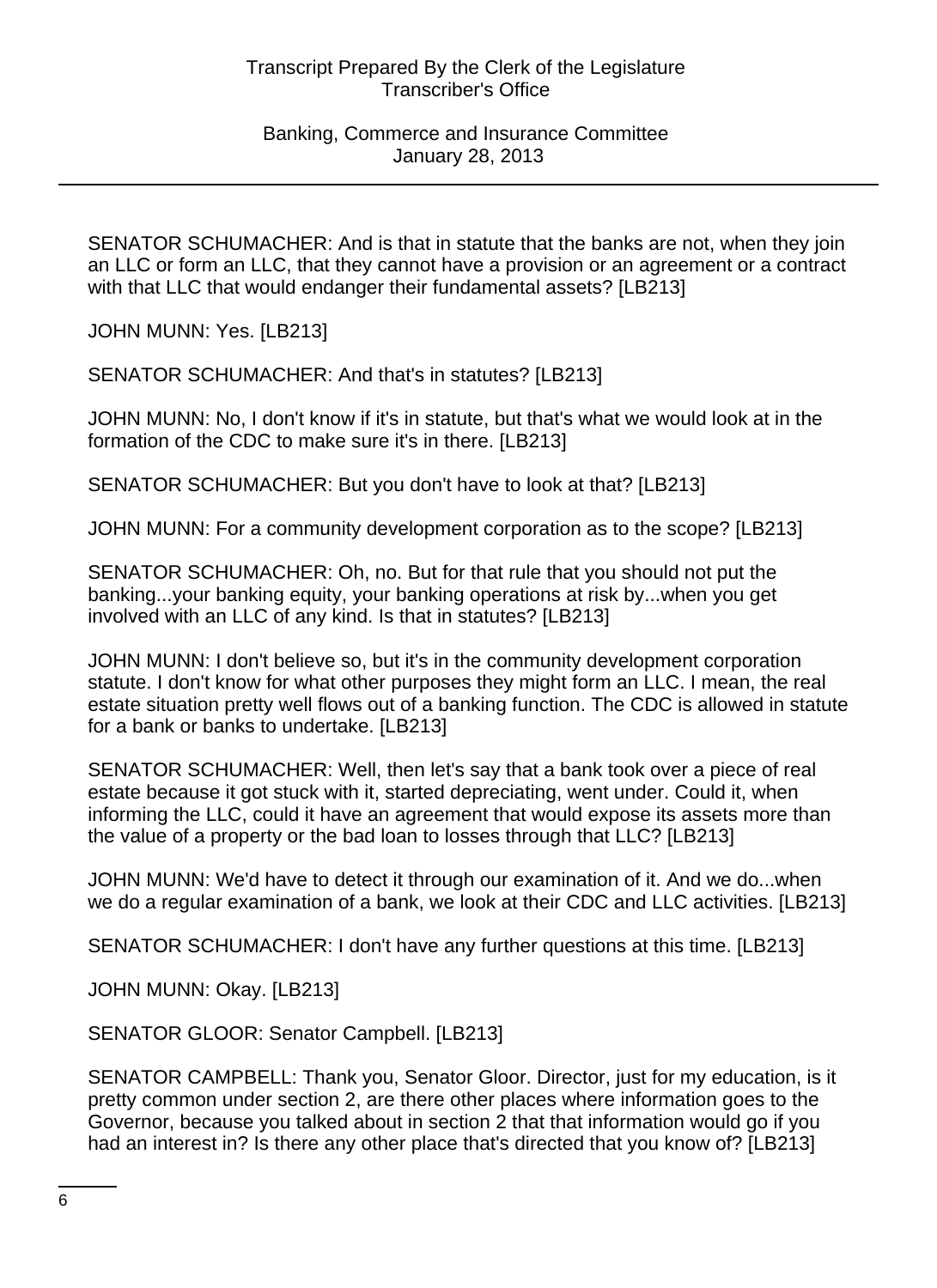JOHN MUNN: No, generally not. You know, in the event of a potential bank closure, that's...the Governor is going to have to sign a document there. I generally would go to him or her in advance, you know, so that it's not a surprise when it comes to them, but that's just me talking to the Governor. [LB213]

SENATOR CAMPBELL: Does the situation in section 2 arise a number of times? It says it contains a corresponding amendment which requires that in situations where the director has a financial interest in a state charter, the Governor will take charge of and receive reports. [LB213]

JOHN MUNN: Oh, I know it did with my predecessor because he still had a banking interest. I do not have any banking interest, don't anticipate gaining any. [LB213]

SENATOR CAMPBELL: Okay. Thank you. [LB213]

SENATOR GLOOR: Other questions? Senator Carlson. [LB213]

SENATOR CARLSON: Thank you, Senator Gloor. On the second page of your report here, in the second paragraph, state-chartered banks currently have the ability to make these investments through the use of the bank wild-card statute. Wild-card. I don't have any idea. What's wild-card statute? [LB213]

JOHN MUNN: Okay. And you're going to...in fact, it's in here later, isn't it? Yeah, the second to the last full paragraph at the bottom of the page we talk about the annual reenactment of the wild-card statute. What that allows is the state-chartered and licensed institutions that we supervise the ability to do anything that a nationally chartered bank is allowed by its regulator, the Office of the Comptroller of the Currency, to do. A lot of times the main area of this may be seen is in the community development statute that I mentioned before because the way OCC looks at community development corporations, it's income focused, like they want to see most CDC project happen in low-income areas. The focus of our state CDC statute is public purpose. Does this serve a good public purpose by the bank undertaking this activity? But if a bank said, no, we want to do it under a low...for a low-income purpose, be it housing, rentals, or whatever, they could opt for the power that the nationally chartered bank has. [LB213]

SENATOR CARLSON: Well, the term wild-card means that something could go for about anything, used about in any way in a card game. [LB213]

JOHN MUNN: Um-hum. [LB213]

SENATOR CARLSON: It just seems like it's out of line in the banking business where everything is to be conservative and safe. (Laughter) [LB213]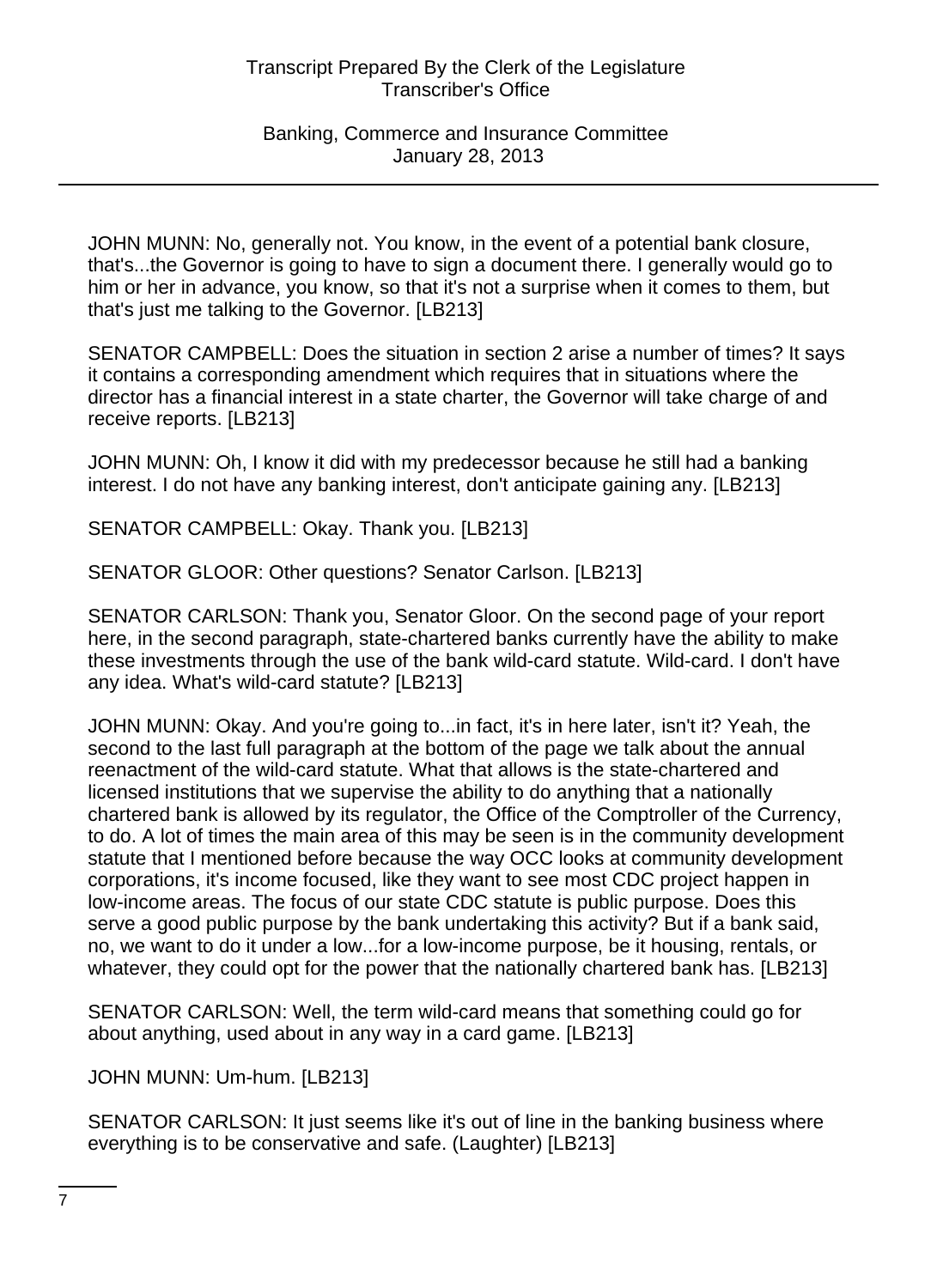Banking, Commerce and Insurance Committee January 28, 2013

JOHN MUNN: Maybe it should have... [LB213]

SENATOR CARLSON: But it's not your term, you didn't come up with that, so. [LB213]

JOHN MUNN: Maybe it should have been a parity reference, maybe, rather than a wild-card. [LB213]

SENATOR CARLSON: All right. Thank you. [LB213]

JOHN MUNN: You bet. [LB213]

SENATOR GLOOR: Senator Howard. [LB213]

SENATOR HOWARD: Thank you for your testimony and thank you. I was wondering, how many other states allow directors of trust companies to not own stock in the trust? [LB213]

JOHN MUNN: I can't answer that. [LB213]

SENATOR HOWARD: Is it unusual in Nebraska that our...that we've done this before? [LB213]

JOHN MUNN: Well, it's been a requirement and as I said in my testimony, it did go away for banks in 2005. You know, the shareholders in the trust company have the opportunity in their annual shareholders meeting to designate the directors. You know, you aren't going to get a director out of left field because the shareholders do have say over who sits on it. But it's created in some instances where a trust company really wants to have the expertise of an individual, they have to go through the gymnastics of selling that individual one share of stock just so they can sit on the board of that trust company. This would eliminate the need for that process. But the shareholders would still have full say over who is going to sit on the board of directors of the entity. [LB213]

SENATOR HOWARD: Okay. Thank you. [LB213]

SENATOR GLOOR: Senator Pirsch. [LB213]

SENATOR PIRSCH: Thanks. Why have...you know LLCs have existed in Nebraska for a while. Why hasn't this been addressed as an issue before 2013? I suppose you said there was a trend now. Their interest is up, the banks in terms of there's this situation with real estate tagging. Is that what's precipitated it now, or has this been looked into before? [LB213]

JOHN MUNN: The commercial real estate problems that some of our banks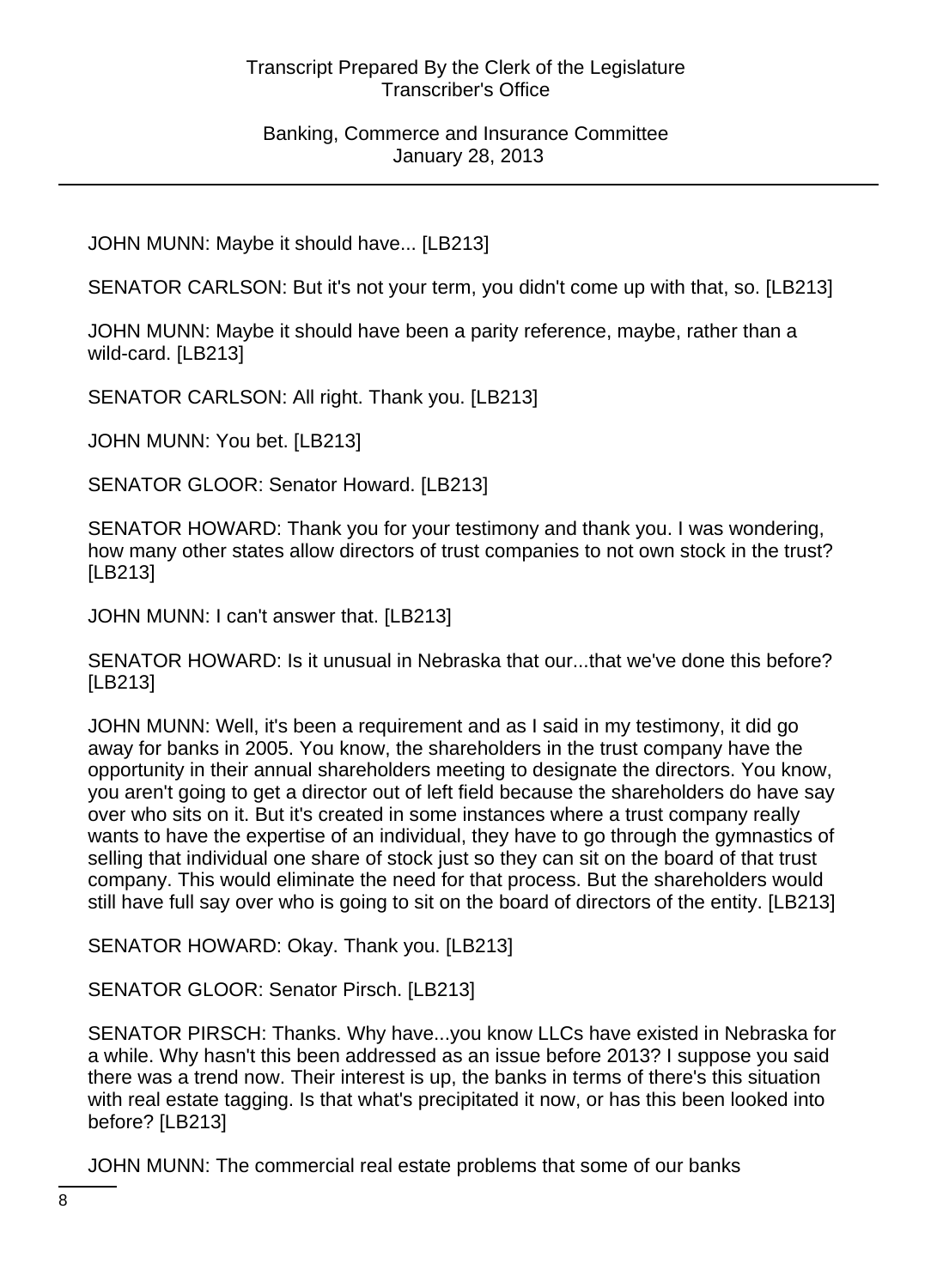experienced in 2008, '09 and '10, especially in the area of residential development, you know, that was about the toughest type of project to have some bare land now with streets on it and lights on it and sewer in, and then you can't sell a lot to save your soul. That's why we're looking at it now. And it has been available through the wild-card, but this allows us to prescribe rules as to how they approach it. [LB213]

SENATOR PIRSCH: And in your estimation, there's nothing inherent about the entity structure of an LLC that would make it either more risky or less risky than, you know, S corps or C corps rather permitted usages. [LB213]

JOHN MUNN: No, no, I don't believe so. [LB213]

SENATOR PIRSCH: Okay. Thank you. [LB213]

SENATOR GLOOR: Other questions? Senators...I'll start with Senator Crawford and then Senator Schumacher. [LB213]

SENATOR CRAWFORD: Thank you. Thank you for your testimony. So just to clarify its base...a nationally chartered bank is allowed these rights of limited liability to do these...to have a limited liability corporation and do these things. And currently a state-chartered bank could, through this wild-card, do that, right? And so, what do we add by putting it in our statute? [LB213]

JOHN MUNN: If we would want to limit, you know, the approach taken to it or prescribed in some different fashion, exactly what can and can't be done, it would give us that opportunity to say so rather than just deferring to the federal regulator. [LB213]

SENATOR CRAWFORD: What keeps the bank then...and what, if the bank is able to choose to go with the wild-card strategy, if we were to restrict it more and use this to tighten it or provide extra protections, a national bank would still follow federal regulations and a state-chartered bank still be able to say, well, we'll opt for the wild-card option instead of following these restrictions that we put in? [LB213]

JOHN MUNN: It would still be available. [LB213]

SENATOR CRAWFORD: It would still be available, so the state-chartered banks still have a wild-card option. [LB213]

JOHN MUNN: I take that back. If we prescribe something in any rule that we would adopt, it would curtail. A state-chartered bank could not wild-card around that if we had rules in place. [LB213]

SENATOR CRAWFORD: Okay. So if we put the rules in place, we take out the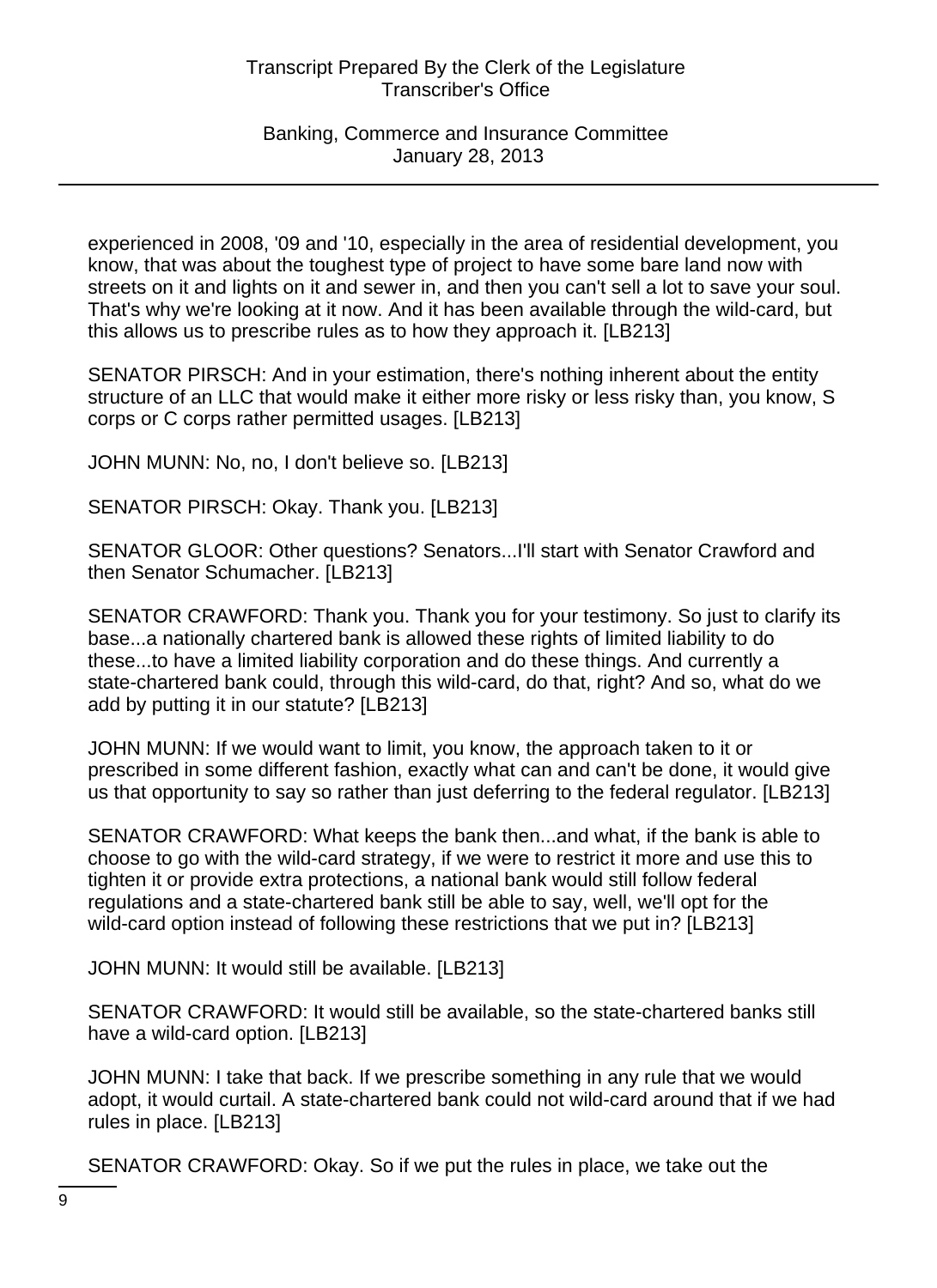wild-card option. [LB213]

JOHN MUNN: Yes. [LB213]

SENATOR CRAWFORD: Okay. [LB213]

JOHN MUNN: Now they do it under our statute. [LB213]

SENATOR CRAWFORD: Okay. All right, so that's...and we have limited liability rules in another part of the statute that lay out those restrictions that we'll have to become familiar with. Thank you. I have another question on another topic and that is, I just wonder how onerous it is to require having one share of stock? So you mentioned this gymnastics to go through that, but how difficult...what makes that onerous or difficult if shareholders pick someone to be...that they think would be the most qualified, and the only barrier is needing to own one share of stock? [LB213]

JOHN MUNN: It's just dusting off the stock ledger and finding a stock, either creating a stock that could be sold or freeing up a share, you know, from someone else. It might make a difference as to what the share price is as far as how difficult the gymnastics are. But we just have three...well, just...three independent trust companies in the state that we supervise. And we waived this provision for 175 banks in 2005, so the feeling is, why is it needed here? [LB213]

SENATOR CRAWFORD: So the typical cost for a share... [LB213]

JOHN MUNN: It depends on how well they've capitalized the company. [LB213]

SENATOR CRAWFORD: Sure. Thank you. [LB213]

SENATOR GLOOR: Senator Schumacher. [LB213]

SENATOR SCHUMACHER: A little bit of a follow-up question, kind of along the lines of Senator Crawford's question. This particular wild-card provision basically says, if the feds say it's okay for a national bank to do it, they have the power to do X, Y, Z, the state bank can do it. Now when the feds say, you can do  $X, Y, Z$ , and, oh, by the way, you've got to comply with this stack of regulations, can the state...are those regulations also imposed upon the state bank doing it, or can we say, well, the state bank has the power under this thing, but no, they don't have to comply with those regulations? [LB213]

JOHN MUNN: Right. In the example with the nationally chartered bank, the OCC, the regulator of national banks, isn't going to want to care what a state-chartered bank is doing under its statute. It only has purview over nationally chartered banks. So that's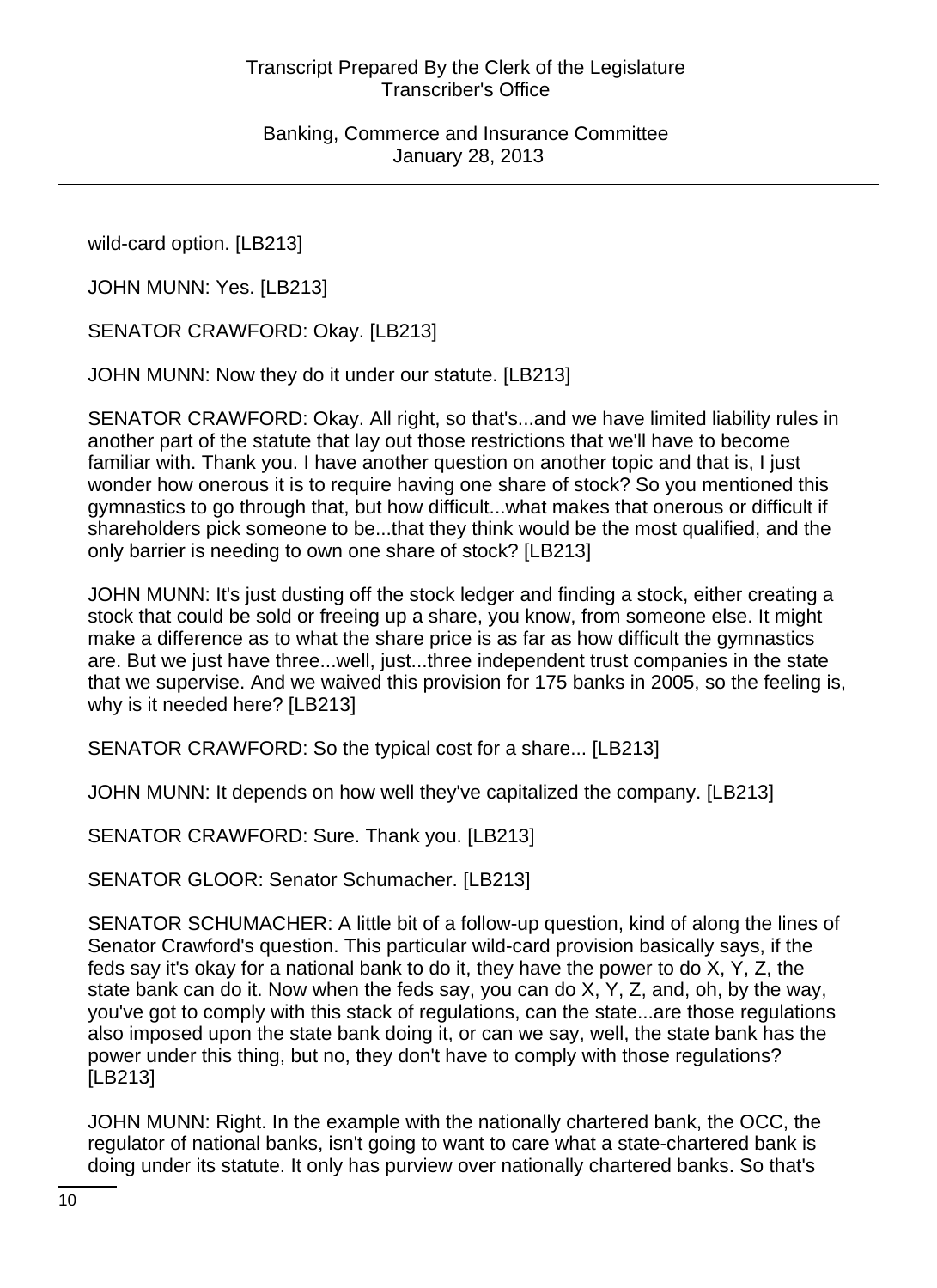another reason for us to create our own rules. You know, the wild-card is permissive, but the federal regulator doesn't want to have...take on any responsibility for what that state-chartered bank may do that's been allowed to do it under the federal statute. [LB213]

SENATOR SCHUMACHER: So a state-chartered bank exercising powers the federal bank has got, because we've dittoed them in here, could conceivably get by with a lot less regulation than the federal bank if the department was so inclined. [LB213]

JOHN MUNN: If we didn't have the ability to write the rules and create parameters around which it's going to be done, I would say, yes. [LB213]

SENATOR SCHUMACHER: Okay. So we have a situation where at least the federal government in its wisdom, or lack of it, says, we got a problem with the banking community so we need to stack the regulations that those regulations are not the kind of things that we would have to apply here. We would have to independently arrive that, yeah, those ideas are good. [LB213]

JOHN MUNN: That's right. [LB213]

SENATOR SCHUMACHER: Thank you for your testimony. [LB213]

SENATOR GLOOR: Other questions? I would have just a quick question as relates to Dodd-Frank. It appears that there are amendments to Dodd-Frank every so often. And does this bill fall under that? In other words, this is something we implement now because it's been an amendment that's going to take effect in 2013? [LB213]

JOHN MUNN: Well, and some of it like bringing in this information sharing with the CFPB, we're a little bit behind the curve on that... [LB213]

SENATOR GLOOR: Okay. [LB213]

JOHN MUNN: ...because the CFPB has been active now in its supervision for about 18 months. I think their effective date was July of 2011. [LB213]

SENATOR GLOOR: Are there going to be continued reverberations of Dodd-Frank over the next couple of years? In other words, would this committee over the next couple of years expect to see continued amendments relating to Dodd-Frank? [LB213]

JOHN MUNN: I would think so because they're...the agency is way behind on their rule writing. I know that's a sore point with Congress is that they really have failed to meet a lot of deadlines for rule writing. So yes, I think it's safe to say. And in our case, I think I've said before to the committee, our security supervision is really more impacted at this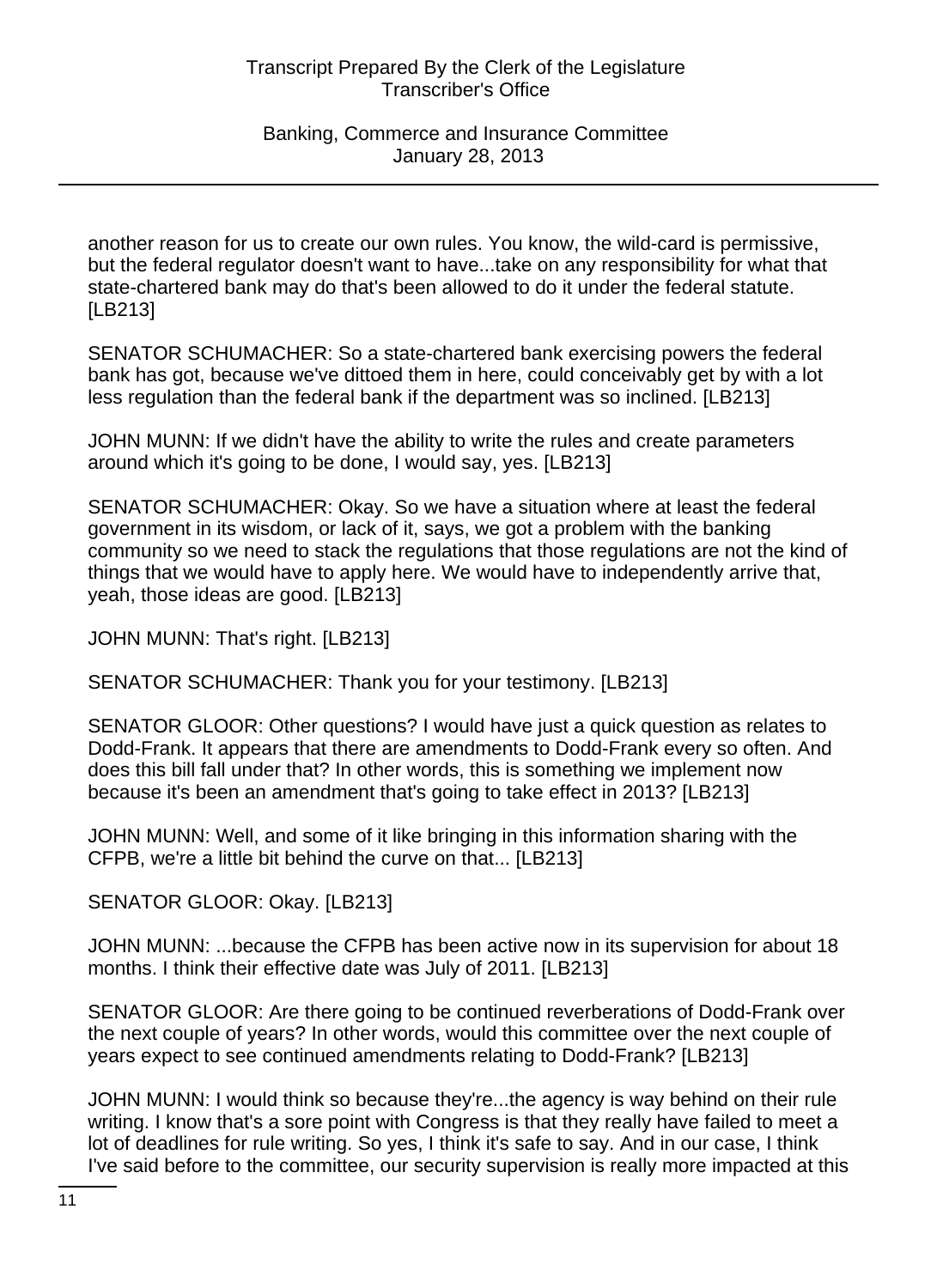time by CFPB, although we're going to see it more now, not in our depository institutions, but in the nondepository institutions like mortgage banking, which we supervise; payday lending, which we supervise. We're going to be seeing more and more of it, so I would say, Senator, you're right. [LB213]

SENATOR GLOOR: Okay. Any other questions? Thank you very much, Director Munn. [LB213]

JOHN MUNN: Thank you. [LB213]

SENATOR GLOOR: Can I see a show of hands of those who would like to speak as proponents? Just seeing a couple. Any opponents in the audience? Anyone who wishes to speak in a neutral capacity? So we have two people who wish to address the committee. Please come forward. [LB213]

JERRY STILMOCK: Thank you. Mr. Chairman, members of the committee, my name is Jerry Stilmock, J-e-r-r-y, Stilmock, S-t-i-l-m-o-c-k, testifying in support of LB213, specifically those provisions found in sections 7 and 10, the parity statutes formerly known as the wild-card statutes. That was supposed to at least turn up the corners of your mouth perhaps, but. (Laugh) Each year the Nebraska Bankers Association presents itself after the director has an opportunity to introduce this particular legislation, and we just are lending our support to the two sections 7 and 10 that would allow state-chartered banks and the state-chartered savings and loans to enjoy the same rights as those chartered on the national side by the national charters. Thank you. [LB213]

SENATOR GLOOR: Any questions for Mr. Stilmock? Seeing none, thank you very much. [LB213]

JERRY STILMOCK: Thank you, Senators. [LB213]

SENATOR GLOOR: Next proponent. [LB213]

BRANDON LUETKENHAUS: (Exhibit 2) Mr. Chairman, members of the Banking, Commerce and Insurance Committee, my name is Brandon Luetkenhaus, B-r-a-n-d-o-n L-u-e-t-k-e-n-h-a-u-s, and I appear before you today on behalf of the Nebraska Credit Union League. Our trade association represents Nebraska's 69 credit unions, and I'm here in full support of LB213. I want to thank Chairman Gloor and Director Munn for introducing this important piece of legislation, and like Mr. Stilmock, the credit unions really depend on this wild-card provision. It's an important provision for credit unions to allow them to have the same rights, powers, and privileges that their federal-chartered credit unions have in the state. And so for that reason, we support LB213. I'd be happy to answer any questions the committee might have. [LB213]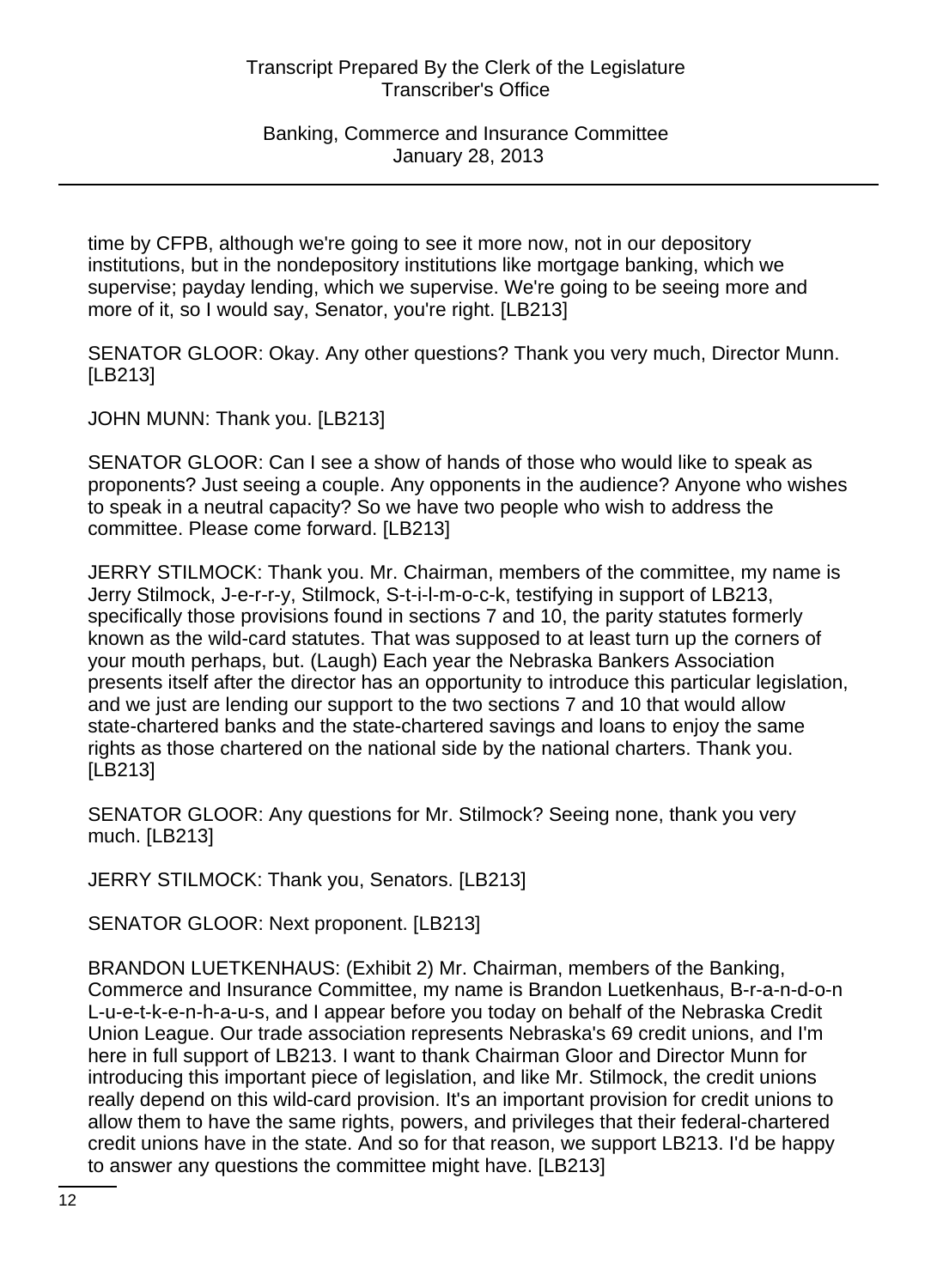SENATOR GLOOR: Any questions for Mr. Luetkenhaus? Senator Crawford. [LB213]

SENATOR CRAWFORD: Thank you, Senator Gloor. Thank you for coming to testify. I just wanted to clarify again a question that was raised earlier about, if we have...if we're providing this wild-card power, and it says that you have all the rights and privileges of a nationally chartered bank, that comes back to the issue of us putting in the restrictions on, and working on the language in terms of a limited liability company. So what's your understanding of the rules that you would follow as a state-chartered bank in terms of limited liability under this bill? [LB213]

BRANDON LUETKENHAUS: Senator Crawford, thank you for the question. Credit unions are different from banks in structure, and so I don't believe credit unions are in that LLC portion of the bill. We are in the wild-card provision, and then also the initial thing that Director Munn talked about with Nebraska State Employees Credit Union. We support that as well. We think it makes sense for that change. But with the LLC provisions, you'd have to ask Director Munn or others about that. [LB213]

SENATOR CRAWFORD: Okay. Thank you. [LB213]

SENATOR GLOOR: Other questions? Seeing none, thank you for your testimony. [LB213]

BRANDON LUETKENHAUS: Thank you. [LB213]

SENATOR GLOOR: (Exhibit 3) Any other proponents? Anyone with a change of mind? Any opponents? Neutral capacity? Seeing none, I'll waive my closing and this closes the hearing on LB213. LB214, as was the case on LB213, I introduced it on behalf of the Department of Banking and Finance, and my opening will again be limited to introducing our director of Banking and Finance. Director Munn. You're welcome to start whenever you're comfortable doing so, Director. [LB213 LB214]

JOHN MUNN: (Exhibit 1) Okay. Are you okay if I proceed before they have their copies? [LB214]

SENATOR GLOOR: Absolutely, yep. [LB214]

JOHN MUNN: Okay. Chairman Gloor, members of the Banking, Commerce and Insurance Committee, my name is John Munn, M-u-n-n, director of the Nebraska Department of Banking and Finance. I'm appearing today in support of LB214, which was introduced at the request of the department. LB214 proposes updates to the Securities Act of Nebraska and to the Seller-Assisted Marketing Plan Act, both of which are under the jurisdiction of the department. The Securities Act of Nebraska governs the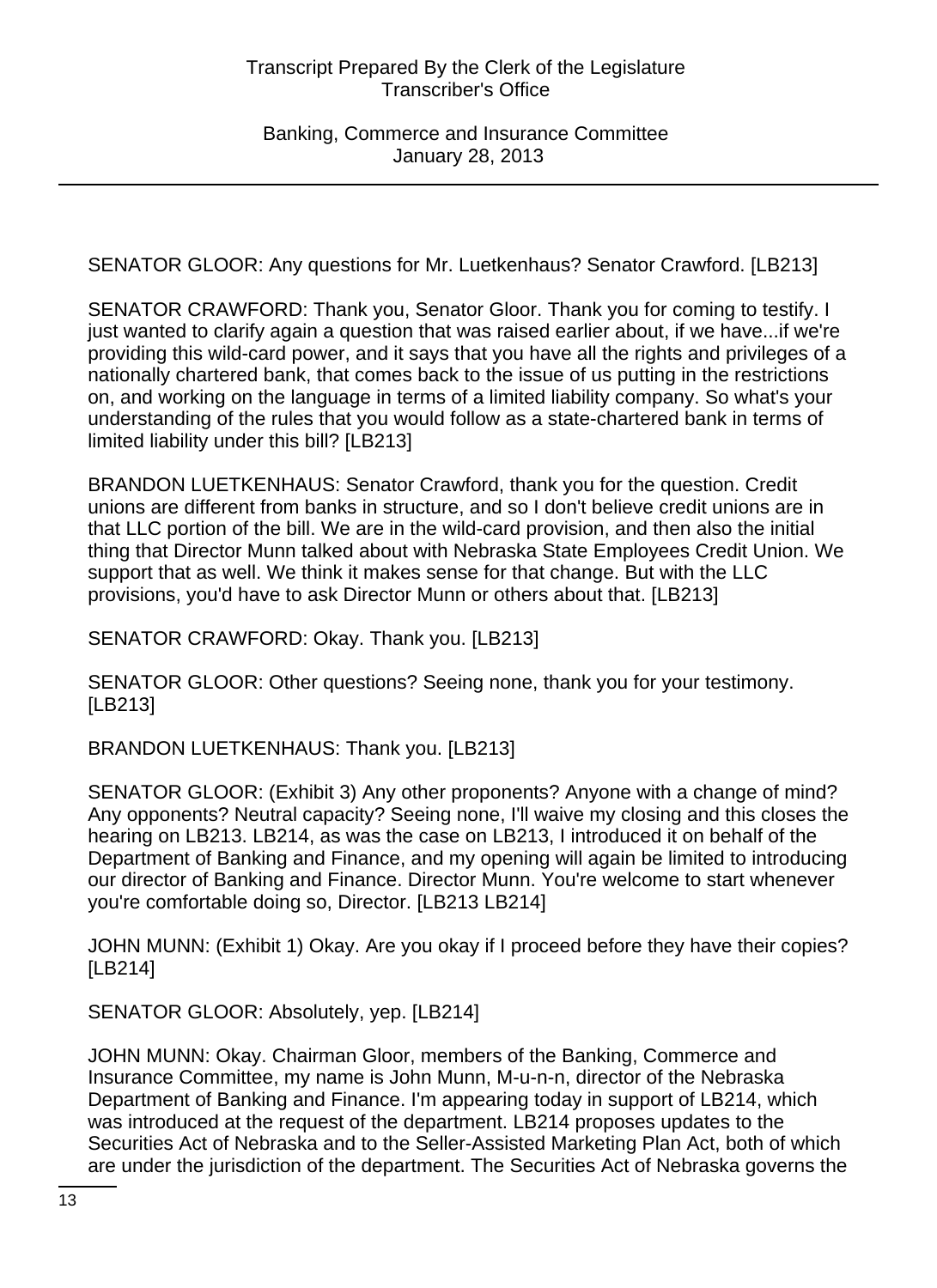Banking, Commerce and Insurance Committee January 28, 2013

offer and sale of securities in Nebraska by providing for the registration of securities, broker-dealers, agents, investment advisers and their representatives. The act contains exemptions from registration, antifraud provisions, as well as administrative and criminal penalties for violations of the act. LB214 proposes to update the definition of "accredited investor" within the section 8-1111(8) transactional exemption. Under this provision, sales to institutional investors and accredited investors are exempt from the registration provisions of the act, while remaining subject to the antifraud provisions. An accredited investor is an individual who has been deemed not to need the protection of registration because he or she is either an insider with the issuer of the securities or whose individual net worth or joint net worth with a spouse exceeds one million dollars. The amendment set forth in section 6 of the bill is prompted by Section 413 of the 2010 Dodd-Frank Wall Street Reform and Consumer Protection Act, which directed the federal Securities and Exchange Commission, the SEC, to adjust the net worth standard for investors to exclude the value of an investor's principal residence from the calculation of net worth to ensure that investors are better protected. The SEC revised its rules in 2012 to incorporate the revised definition. Since the definition of "accredited investor" found in section 8-1111(8) is based on the federal definition, this amendment was included. The bill would authorize the department to share examination reports and other confidential information with the SEC and other state securities regulators, and in connection with Nebraska's participation in the Central Registration Depository, or CRD, and the Investment Adviser Registration Depository, the IARD, which are electronic systems for registration of the firms and individuals covered by the Securities Act. The act contains no information sharing statute at this time, although Nebraska's Commodity Code authorizes some information sharing with the SEC. The department believes clear authority for information sharing as proposed in section 8 of the bill is appropriate for effective and coordinated enforcement and registration. The next change proposed by LB214 is the repeal of the registration by notification process. The Securities Act provides three methods of registration of securities: notification, coordination, and qualification. Registration by notification was a registration process that was used for elite or blue-chip issuers. At the time the procedure was established, there were only a limited number of exemptions and stock exchanges available for these types of issuers. Under registration by notification, registration statements were filed with both the SEC and the states. The offering automatically became effective in a state 24 hours after filing unless the department issued a stop order within that time frame. In the last 15 years, Nebraska has received no registrations by notification. Twenty-two states do not have a registration by notification process. Due to its now obsolete status, the amendments in sections 2, 3, 5, 7, and 13 to strike references to the registration by notification are proposed. LB214 would change the effective date of the federal acts referenced in the Securities Act from January 1, 2011, to January 1, 2013. The federal acts are the Securities Act of 1933, the Securities Exchange Act of 1934, the Investment Advisers Act of 1940, the Investment Company Act of 1940, and the Commodity Exchange Act. This update will provide for the most current reference to amendments made to those federal laws, including the Jumpstart Our Business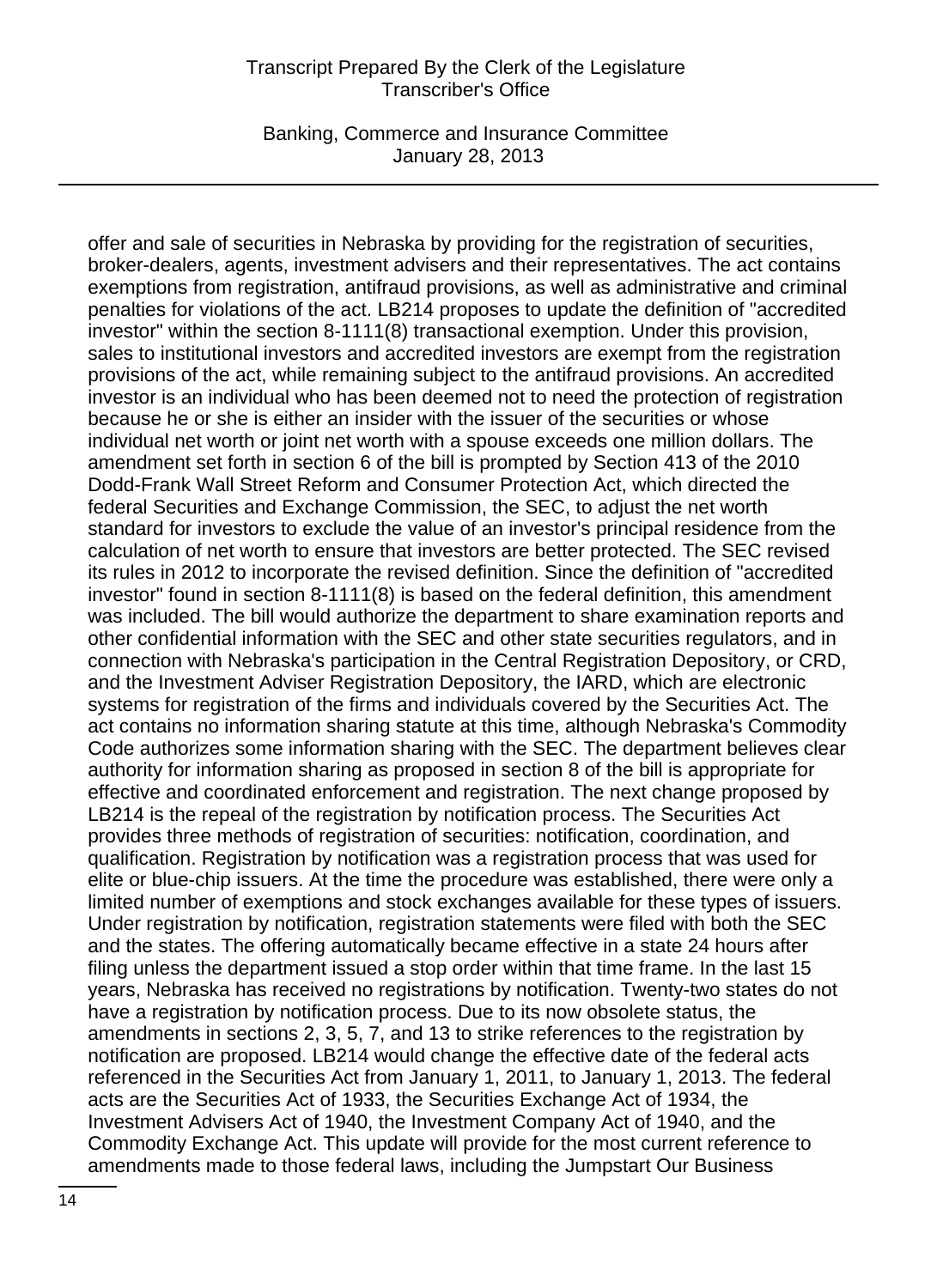Banking, Commerce and Insurance Committee January 28, 2013

Startups Act, which is known as the "JOBS Act." The bill would also incorporate the renumbering of subsections in section 18 of the Securities Act of 1933 by the enactment of the JOBS Act. These updates are contained in sections 1 and 4 of the bill. The remaining update to the Securities Act is the removal of obsolete references to fund transfers made in 2000 and 2001 to the Affordable Housing Trust Fund. LB214 proposes cleanup amendments to Section 59-1722 of the Seller-Assisted Marketing Plan Act. This act provides for the registration of the sale of business opportunities in Nebraska, and is administered by the department's Securities Division. The amendments in section 11 of the bill will update references to the revised title of the federal rule for the offer and sale of franchise opportunities and correctly state the name of the North American Securities Administrators Association. I want to express my thanks to Senator Gloor for introducing this legislation, and I'll be happy to respond to any questions. [LB214]

SENATOR GLOOR: Thank you. Questions? Senator Pirsch. [LB214]

SENATOR PIRSCH: Thanks. And with respect to the issue of accredited investor definition, and what I understand that to aspire to is a parity with the federal now, definition of that. How many exempt offerings do we have occurring in the state? Do you have a rough kind of... [LB214]

JOHN MUNN: Well, by exempt like a Reg D offering allows for any accredited investors to be exempted, and then also up to 35 nonaccredited, so it may vary. It's not always all one or the other. [LB214]

SENATOR PIRSCH: Right. I guess what I'm trying to get a sense of, is this going to have a significant impact in a number of offerings in the state because of the new definition? [LB214]

JOHN MUNN: You know, as to the number of accredited investors, whatever change will happen there, you know, the purpose of the accredited investor is to identify who has it to lose. You know, if you say, if you claim the accredited investor exemption, you're saying, this is money I can lose. You don't need to disclose all this stuff to me. I don't know how much the pool of accredited investors might be constricted by this change in definition. [LB214]

SENATOR PIRSCH: Yeah. I would assume that a house is generally the principal store of worth, you know, of one's net worth, so I do appreciate it. [LB214]

JOHN MUNN: Sure. [LB214]

SENATOR GLOOR: Other questions? Senator Schumacher. [LB214]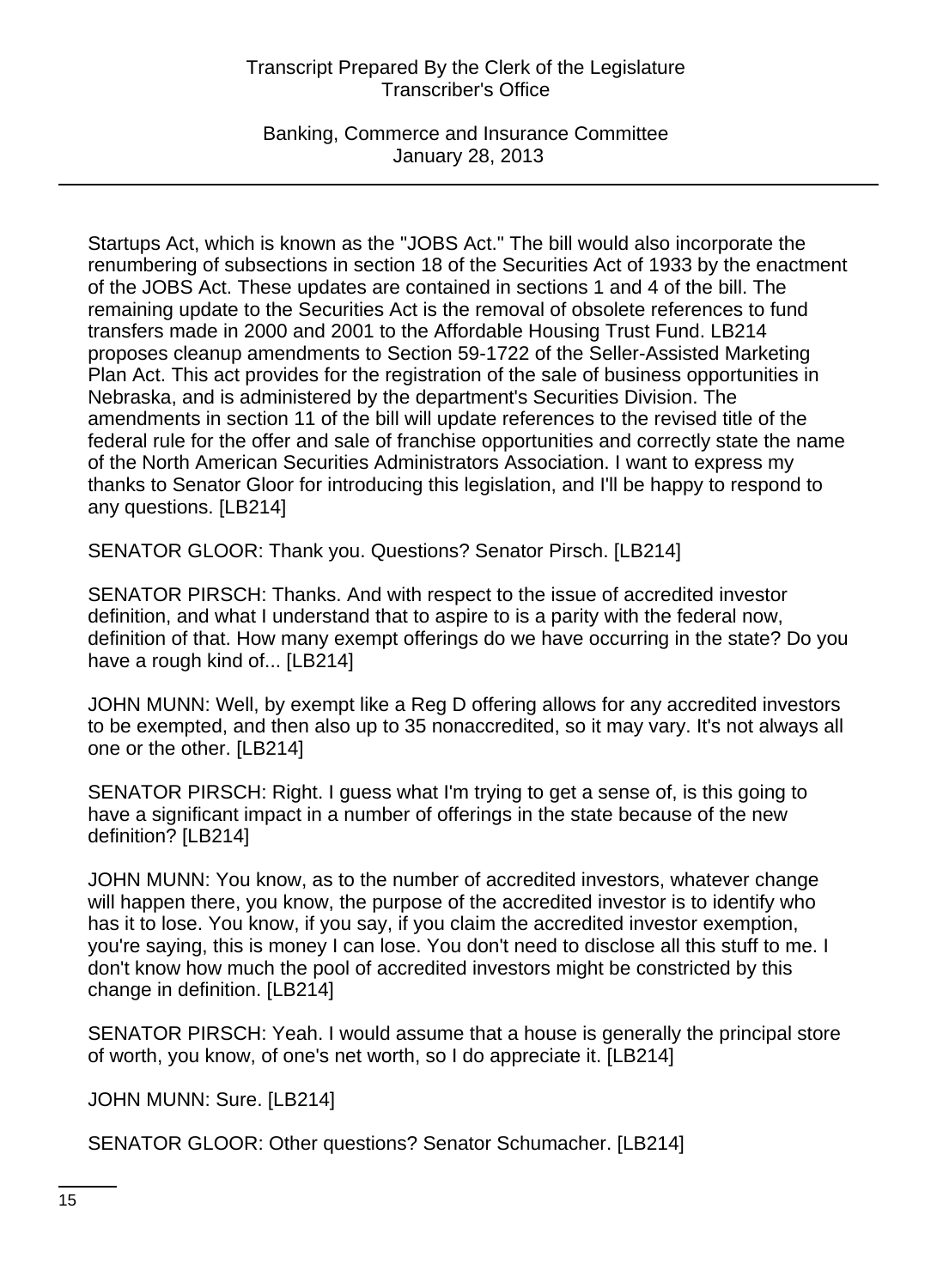SENATOR SCHUMACHER: Just a couple of questions here with regard to page 9, (section) 8-1104: It will be unlawful for a person to offer to sell security unless the security is registered by notification--which you've explained--which is basically a notice at the time the federal paperwork is filed by coordination or by qualification. Could you explain those two processes just for our education? [LB214]

JOHN MUNN: Sure. A coordination filing happens when there's a filing with the SEC and at the same time a filing is made with the state. The qualification offering is much more limited and generally is used only when somebody wants that security registered in Nebraska. And some of our more recent ones have been like ethanol plants where they want strictly Nebraska investors, we would consider that by qualification rather than by coordination with the SEC. [LB214]

SENATOR SCHUMACHER: So they also then file something with the SEC? [LB214]

JOHN MUNN: Yeah. [LB214]

SENATOR SCHUMACHER: With a qualification? [LB214]

JOHN MUNN: No. [LB214]

SENATOR SCHUMACHER: No. Okay. Then the second part of this says, I guess it's number three, the security is a federal covered security. What ...is that something issued by the federal government or something...? [LB214]

JOHN MUNN: That would mean that the SEC has made approval, then they're considered fed covered. [LB214]

SENATOR SCHUMACHER: So that's...but almost every security in one respect or another under the '33 or '34 act is covered. I mean, there's...the federal, so isn't that kind of a fraud thing considering that every security is covered by the federal act, certainly the antifraud provisions of the federal act? Should we say something different there? [LB214]

JOHN MUNN: You know, whether it's meant as a belt and suspenders type of situation, Senator, I cannot say. [LB214]

SENATOR SCHUMACHER: Because it almost seemed that that clause there...every security is covered under the federal act or at least some portions of it. I mean, it takes it out of the exemptions as I read it here. I think maybe kind of take a look at that before it comes up on the floor because it will be unlawful to offer in this state unless it's a federal security...the security is a federal public security. And if everything is covered in one form or another under the federal acts, pretty much nullifies that whole sentence.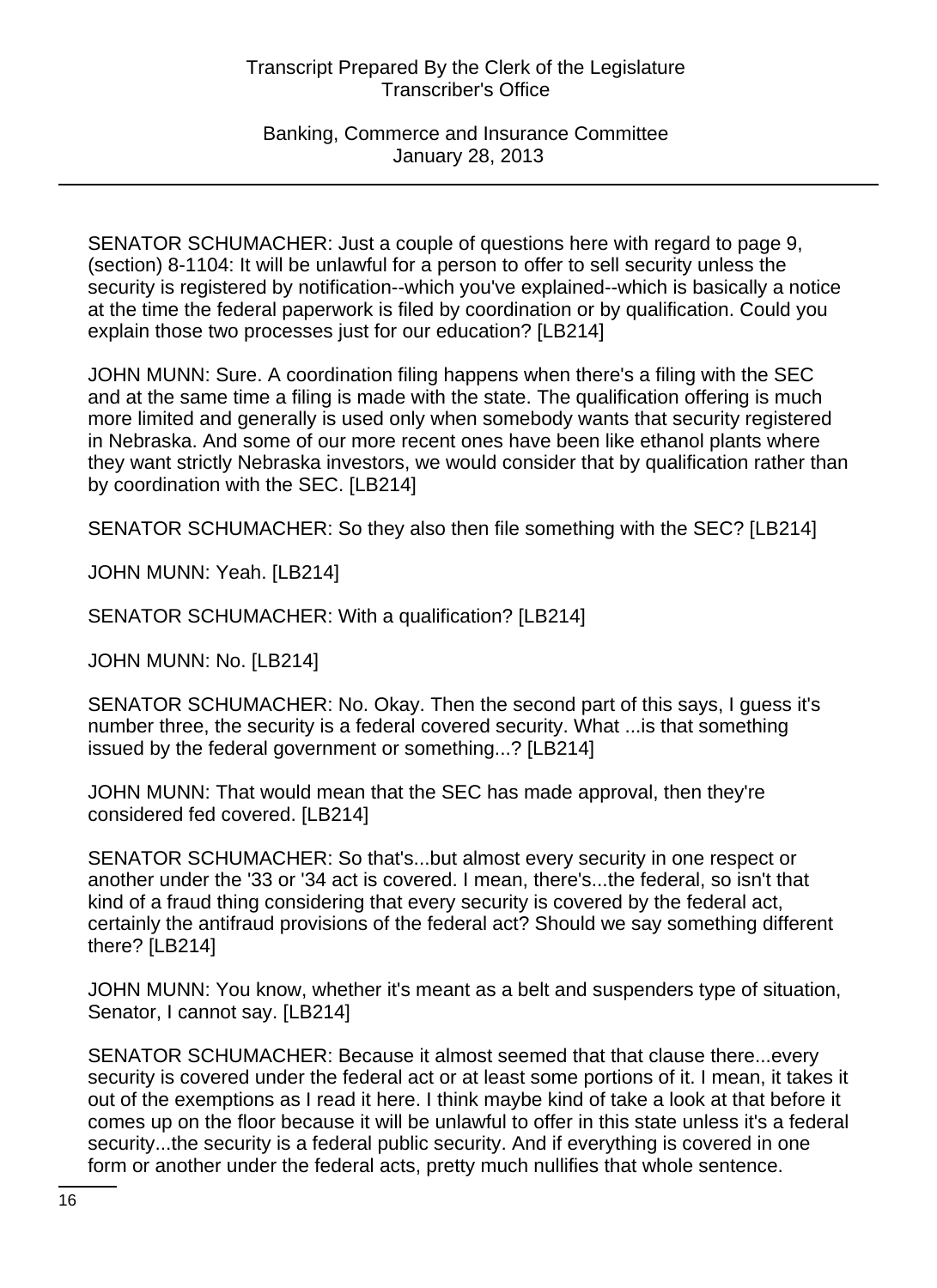[LB214]

JOHN MUNN: Well, it would tend to pull everything in. But I...it would be good to have for you, yeah. [LB214]

SENATOR SCHUMACHER: Thank you. [LB214]

SENATOR GLOOR: Do you want to add that or make comment on it? [LB214]

BILL MARIENAU: If you wanted to. [LB214]

SENATOR GLOOR: Sure, go ahead. Go ahead. [LB214]

BILL MARIENAU: And Mr. Chairman, I was just visiting here and I just thought we'd point out, federal covered security is a defined term in the Securities Act. Although when one reads it, it says, it's a covered security under section 18(b) of the Securities Act of 1933 or rules and regulations promulgated under that federal act. But that's all it says. [LB214]

SENATOR GLOOR: Other questions? Senator Carlson. [LB214]

SENATOR CARLSON: Thank you, Senator Gloor. You know, I think this has been in statute for quite a while, the definition of a qualified investor with a net worth of a million dollars. A million has been in there for a long time, hasn't it? [LB214]

JOHN MUNN: Um-hum. [LB214]

SENATOR CARLSON: It's probably about time to change on it as...I wouldn't suggest that in this bill, but it's probably something that ought to be looked into. If I have a quarter of irrigated land right now, I'm more than a millionaire, probably, and may not have any liquidity. [LB214]

JOHN MUNN: That's right. I've seen balance sheets like that. [LB214]

SENATOR CARLSON: Yeah, I suppose. (Laughter) [LB214]

JOHN MUNN: Well, and on this topic, you know, the pendulum...Dodd-Frank swung the pendulum toward more regulation. There's discussion that maybe IRAs should be exempted, but it's not in there now. But that's something we might see coming down the pike is that you wouldn't be able to count an IRA in there, because is that an investable for purposes of securities? Probably not. [LB214]

SENATOR CARLSON: Well, it's probably not a good idea to have it very liquid. [LB214]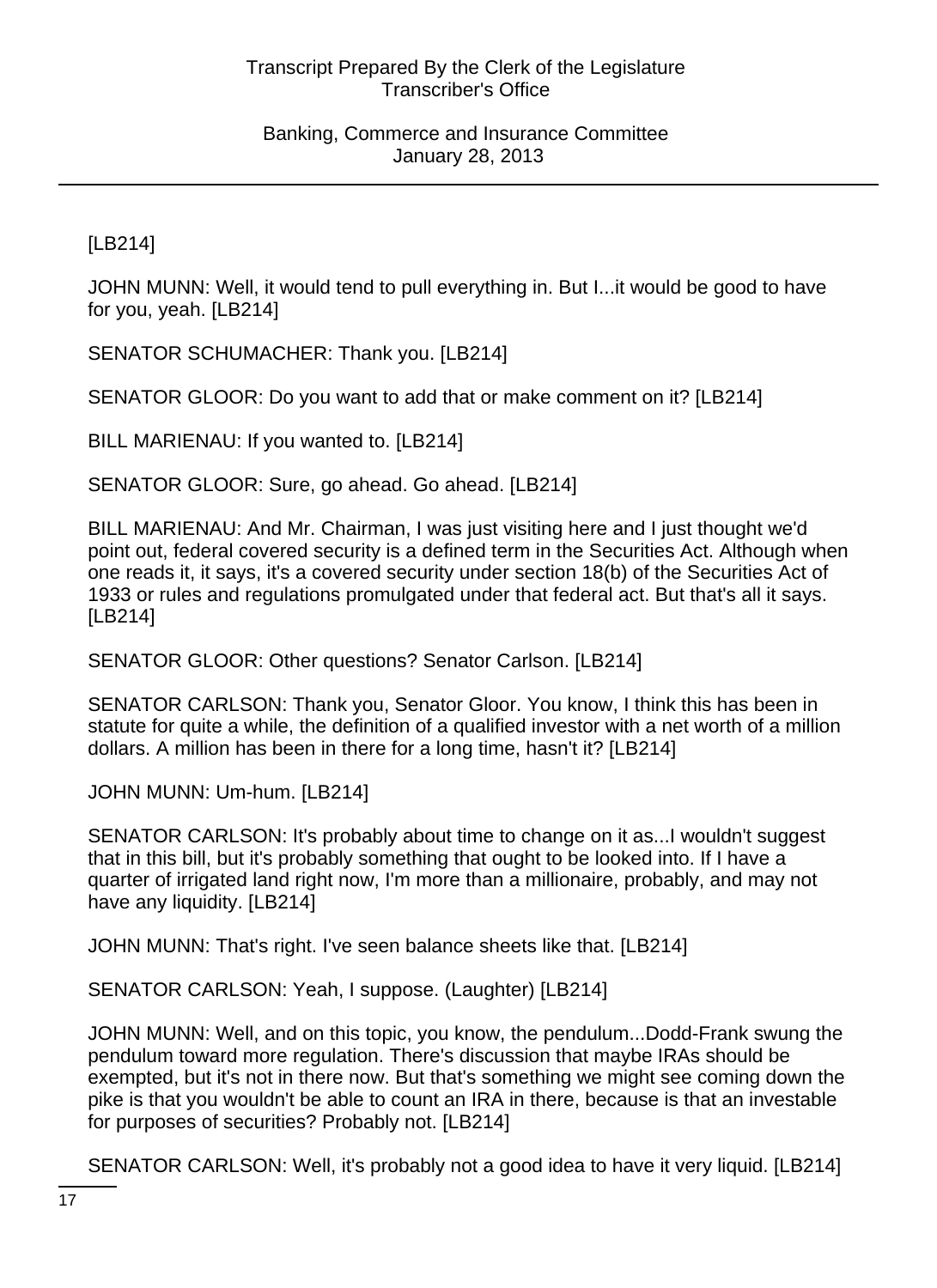JOHN MUNN: So the definition could become even tighter in the future. [LB214]

SENATOR CARLSON: Thank you. [LB214]

SENATOR GLOOR: Other questions? Seeing none, thank you, Director Munn. [LB214]

JOHN MUNN: Thank you. [LB214]

SENATOR GLOOR: (Exhibit 2) Can I see a show of hands of proponents who wish to testify? Opponents? Anyone in a neutral capacity? Seeing none, that closes the hearing on LB214. We'll now move to LB279. Senator Pirsch. [LB214 LB279]

SENATOR PIRSCH: Thank you, Chairman Gloor. For the record, my name is Pete Pirsch, last name P-i-r-s-c-h. I represent Legislative District 4. I am the sponsor of LB279, and this I bring to you on behalf of the department. So unless you have any questions specific to me, I will defer to the department who will testify here after me. [LB279]

SENATOR GLOOR: Any questions for Senator Pirsch at this time? Seeing none, thank you, Senator Pirsch. Can I see a show of hands of proponents? I see one. Feel free to come forward, Mr. Munn, Director Munn. [LB279]

JOHN MUNN: (Exhibit 1) Chairman Gloor, members of the Banking, Commerce and Insurance Committee, my name is John Munn, M-u-n-n. I'm director of the Nebraska Department of Banking and Finance. I'm appearing today in support of LB279, which was introduced at the request of the department. LB279 proposes updates to the loan broker statutes, the Delayed Deposit Services Licensing Act, and the Installment Loan Act. These laws all relate to consumer finance and are under the jurisdiction of the department. Sections 45-189 to 45-191.11 govern loan brokers operating in Nebraska. These laws provide that persons who attempt to arrange loans or assist borrowers in making application for loans must utilize written agreements and disclosure statements containing language set out in the statute. They must file the documents with the department prior to use, and they cannot collect advance fees. Entities such as financial institutions and insurance companies are excluded from the loan broker statute, and specified individuals are exempted from compliance with these laws. LB279 proposes two amendments to the loan broker statutes. The first amendment, found in section 1 of the bill, clarifies the exclusion from the definition of "loan broker" in section 45-190 by placing these exclusions in a separate subsection rather than within the body of the definition. The amendment does not add to or remove any of the exclusions, but it will alleviate confusion by specifying the named entities to which the phrase "subject to regulation or supervision under the laws of the United States or this state" is applicable. The second amendment is to section 45-191.10, the loan broker exemption statute.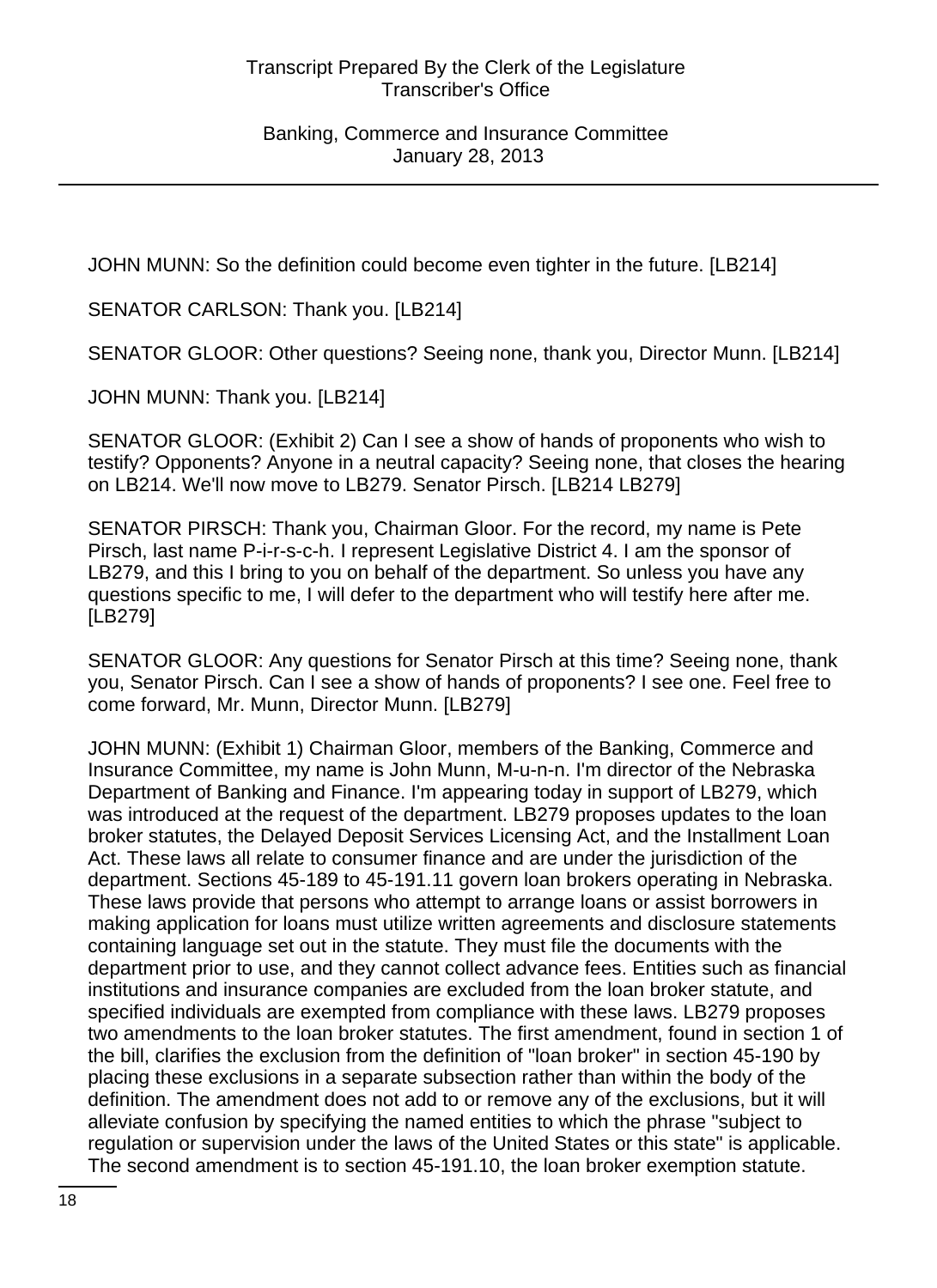Banking, Commerce and Insurance Committee January 28, 2013

Section 2 of the bill proposes to narrow the exemption for accountants to exempt only certified public accountants. The accountant exemption has shown itself to be overly broad in that it allows anyone calling him or herself an accountant to claim the exemption. A recent loan scam was perpetrated by a so-called accountant claiming this exemption. This revision will comport with the other exemptions in the statute for attorneys, real estate brokers, broker-dealers, and investment advisers, all of which have a professional license. LB279 proposes one amendment to the Delayed Deposit Services Licensing Act, which regulates the industry generally known as payday lending. Licensees under this act hold the customer's check for a period not to exceed 34 days, and are allowed to charge a fee of up to \$15 per \$100 that they obtain. These licensees are examined on a regular basis by the department. The amendment in section 3 of the bill will provide authority to the department to share examination reports and other confidential information regarding licensees with the Consumer Financial Protection Bureau and our counterparts in other states and U.S. territories. Although the CFPB does not have licensing authority, it has the authority to supervise and enforce federal consumer protection laws over providers of consumer financial products, including payday lenders. Previously there was no need for a specific information sharing statute in the act because there was no federal regulator for payday lenders. In 2012, the CFPB began examining payday lenders, including companies with multi-state operations. The department expects to participate in some CFPB examinations when there is a licensed office of a multi-state company in Nebraska. It has been our experience in regulating the various financial entities that the ability to share information and examinations with other federal and state regulators promotes coordination, efficiencies, and enforcement. LB279 contains three cleanup amendments to the Installment Loan Act. These companies make consumer loans, are active in home equity financing, and are subject to licensing and other regulatory requirements. In 2011, the licensing process was transitioned from a manual process to the Nationwide Mortgage Licensing System and Registry. The amendments in sections 4, 5, and 6 of the bill simply eliminate obsolete references to that transition. I want to express my thanks to Senator Pirsch for introducing LB279. I'll be happy to answer any questions. [LB279]

SENATOR GLOOR: Director Munn, section 45-190, definition of loan broker, what is the problem that we've had that this bill would address? [LB279]

JOHN MUNN: The problem has been in trying to allow people to identify if they qualify, the definition goes into the exceptions. What this bill would do was place the exceptions to licensing in a separate section so that the definition says what a loan broker is. Doesn't say what they aren't. [LB279]

SENATOR GLOOR: Okay. Other questions? Senator Carlson. [LB279]

SENATOR CARLSON: Thank you, Senator Gloor. On page 3, and about in the middle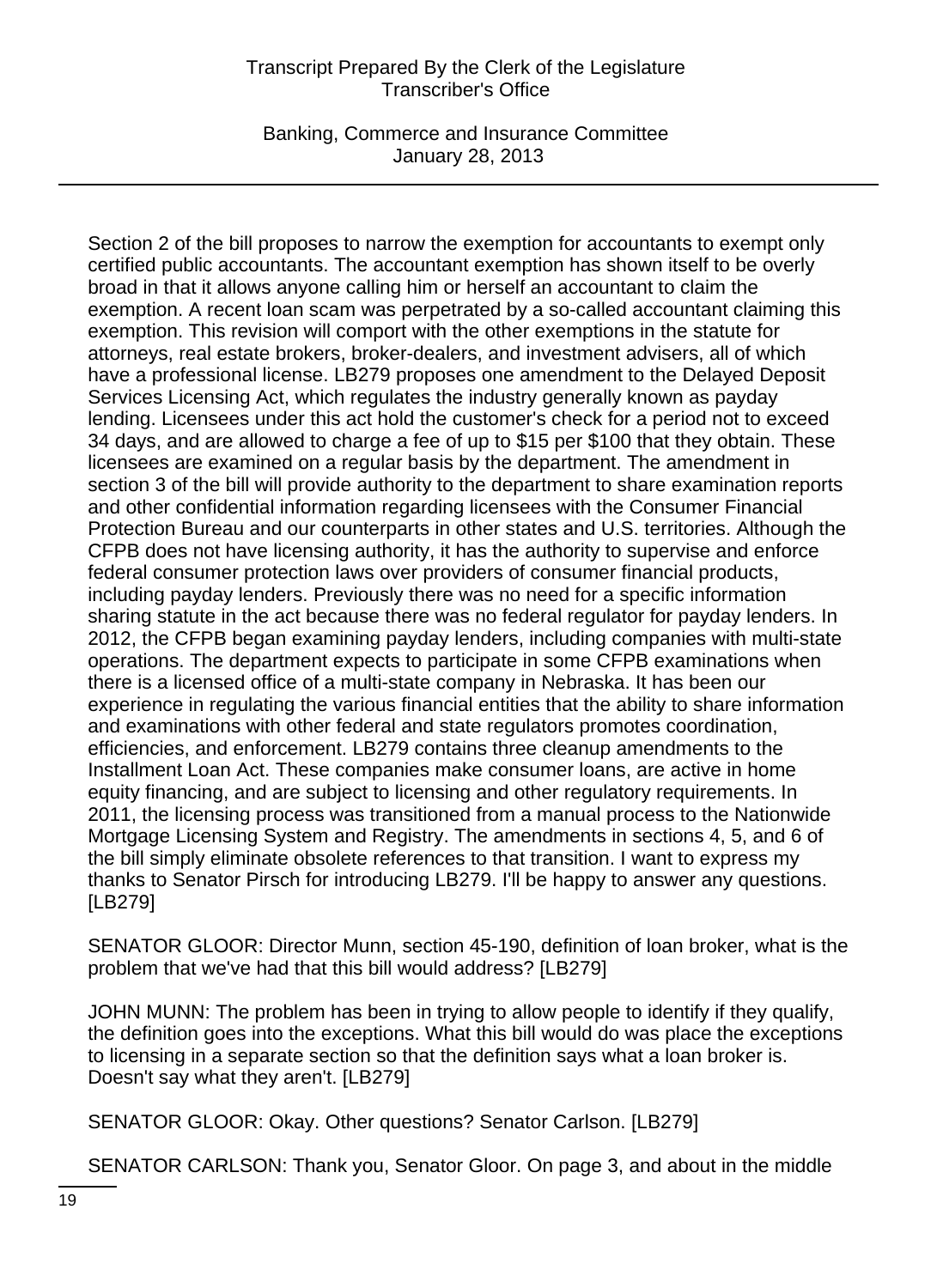of the page there, (iii), section "(iii) Is employed as an agent for the purpose of soliciting borrowers as clients of the employer." And yet a loan broker is not a bank, is not a trust company, is not savings and loan or a subsidiary. Give me an example of an employer that would hire somebody to go out and find people that want to borrow money from the employer. That's what's happening here, isn't it? [LB279]

JOHN MUNN: And it's a...it's a permitted, is it not? Right. [LB279]

SENATOR CARLSON: Well, that's part of the definition of it. [LB279]

JOHN MUNN: That's permitted, because over...if I'm reading it correctly, over on page 2, 5(a) begins, "Loan broker means any person." [LB279]

SENATOR CARLSON: Right. So it's part of the definition of a loan broker. [LB279]

JOHN MUNN: Yes. [LB279]

SENATOR CARLSON: And so this is somebody that goes out and tries to get people to borrow money from somebody. And the somebody here is the employer. What's an example of somebody, an employer? [LB279]

JOHN MUNN: An employer could be a licensed consumer loan company, for example. [LB279]

SENATOR CARLSON: A savings and loan? [LB279]

JOHN MUNN: Well, no, that would be a chartered institution. I'm thinking more of a licensed institution where the employees wouldn't be subject to licensure themself. Where they could solicit that business, but they couldn't give you the loan. You'd have to go to the employer to obtain the loan, and that's where the oversight would occur of that activity would be with the employer. [LB279]

SENATOR CARLSON: Well, I'm trying to get this in my mind what the picture would even look like. And if it was an individual, it would be somebody with a lot of money that is not content with the 1 or .5 percent that the bank is currently paying him or her. [LB279]

JOHN MUNN: Um-hum. [LB279]

SENATOR CARLSON: You'd rather loan that money out to somebody else that could charge 5 or 6 percent or whatever. [LB279]

JOHN MUNN: Um-hum. [LB279]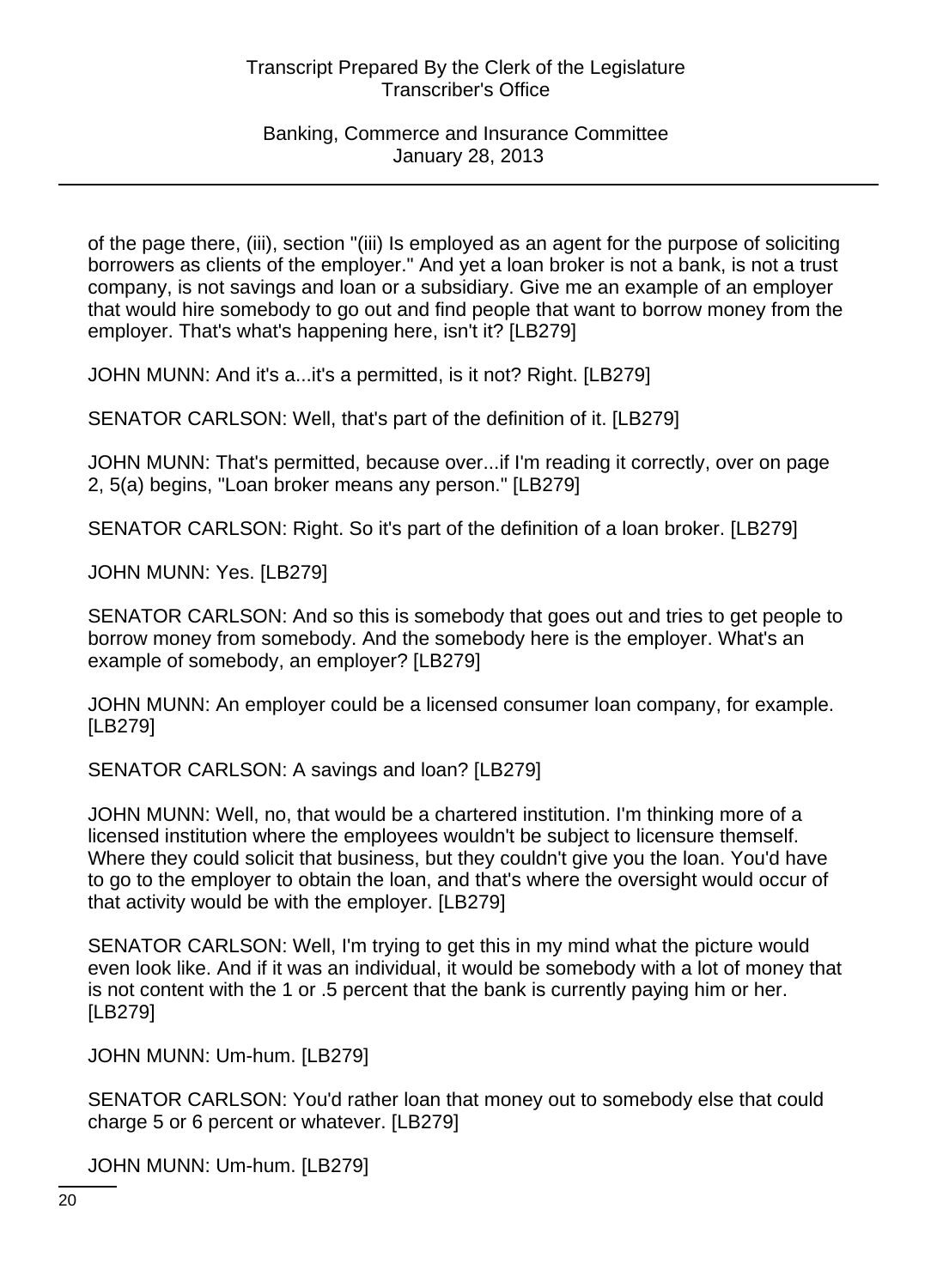SENATOR CARLSON: Is that what it fits here that then that individual would hire somebody and that would be...that would be a loan broker to go out and find people? If I had a lot of money, and I would hire you to go out and find people who want to borrow my money for a pretty good rate of interest, are you a loan broker? [LB279]

JOHN MUNN: Yes, under the definition in the act, because...but I would send that individual to Senator Carlson, you know, to actually get the loan. [LB279]

SENATOR CARLSON: Then I'd have some kind of agreement with you what I was going to pay you as you brought that customer in. [LB279]

JOHN MUNN: Exactly. [LB279]

SENATOR CARLSON: Okay. And that's legal. [LB279]

JOHN MUNN: Yes. [LB279]

SENATOR CARLSON: And you just have to be licensed as a loan broker. [LB279]

JOHN MUNN: Right. [LB279]

SENATOR CARLSON: Okay. [LB279]

JOHN MUNN: And Senator Carlson would need to be also to comport with the requirements. [LB279]

SENATOR CARLSON: Okay. Don't worry about Senator Carlson, but I use it as an example. (Laughter) [LB279]

SENATOR GLOOR: Other questions? Senator Schumacher. [LB279]

SENATOR SCHUMACHER: Just along those lines, in page 3 of the line 10 where it says, "Is employed as an agent for the purpose of soliciting borrowers as clients of the employer." That "as" is what I think is creating my confusion on a little bit. Soliciting borrowers to be clients of the... [LB279]

JOHN MUNN: Of the persons...the agent's employer? [LB279]

SENATOR CARLSON: ...employer? Would that say it better? [LB279]

JOHN MUNN: Of the agent's employer? [LB279]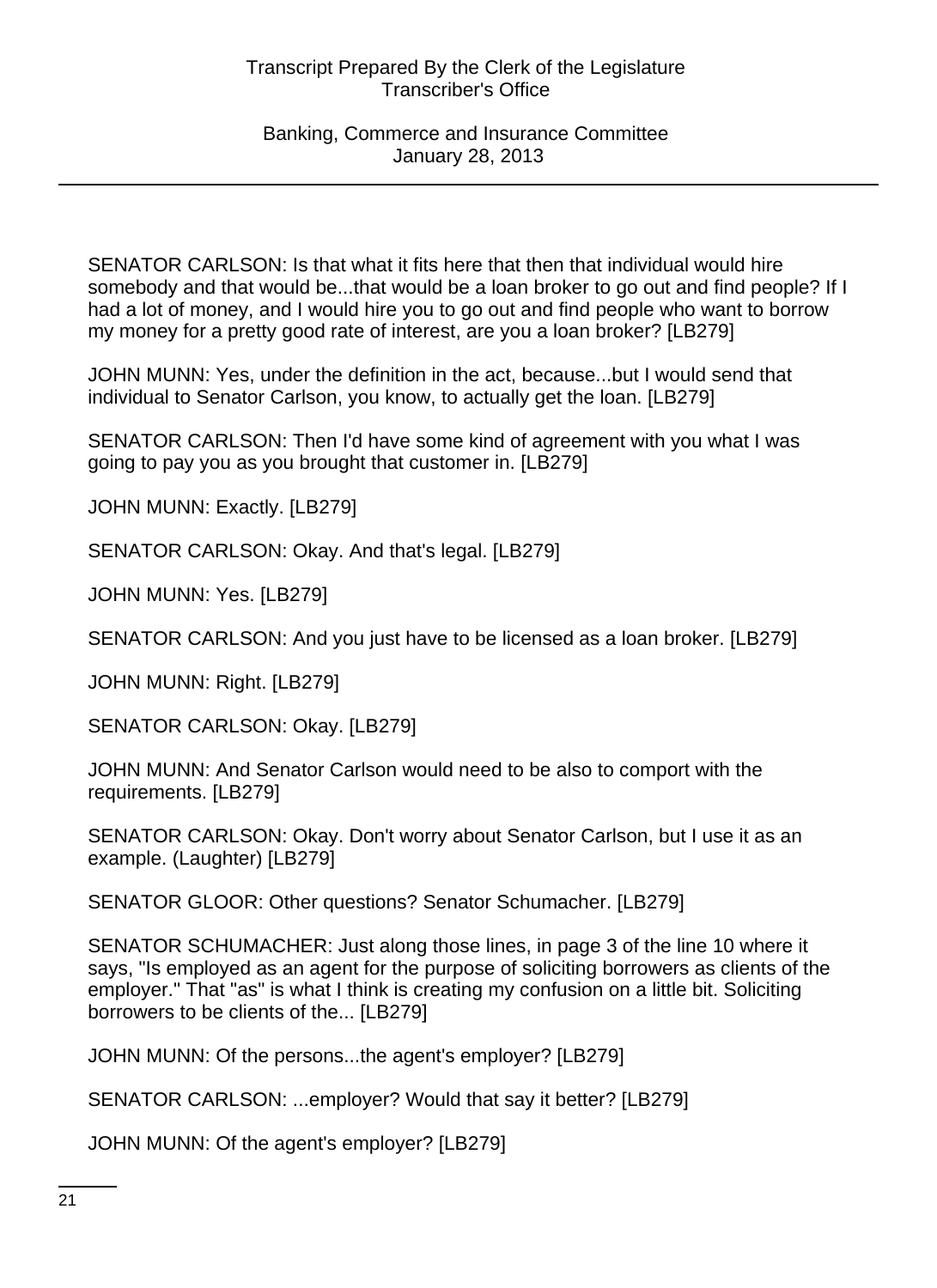#### Banking, Commerce and Insurance Committee January 28, 2013

SENATOR SCHUMACHER: Okay. I understand a little better then. Thank you. [LB279]

SENATOR GLOOR: Other questions? Seeing none, thank you. [LB279]

JOHN MUNN: Thank you. [LB279]

SENATOR GLOOR: (Exhibit 2) Other proponents? Opponents? Anyone in a neutral capacity? Seeing none, we will close the hearing on LB279 and move to LB290. Senator Pirsch. [LB279 LB290]

SENATOR PIRSCH: Thank you, Chairman Gloor, and again I'll be brief. I'm Pete Pirsch, P-i-r-s-c-h, for the record I represent Legislative District 4. I am the sponsor of LB290 and again I would, you know, be happy to answer any questions, but I think it probably for efficiency sake would be better time spent to have the director of the department again testify as to what the bill holds and answer questions, but... [LB290]

SENATOR GLOOR: All right. Are there any questions for Senator Pirsch? [LB290]

SENATOR PIRSCH: And I'll waive my closing, too, so. [LB290]

SENATOR GLOOR: Thank you, Senator Pirsch. Proponents? Senator...or Director Munn. [LB290]

JOHN MUNN: (Exhibit 1) So as to not appear to becoming emotional on some of these, might I request a glass of water? (Laughter) [LB290]

SENATOR GLOOR: Absolutely. I think we even have tea, if you want to get exotic. [LB290]

JOHN MUNN: I'm becoming dehydrated. [LB290]

SENATOR GLOOR: Since you're doing most of the talking, you're certainly welcome to have two glasses of water if you eventually need them. (Laughter) Feel free to start when you're ready. [LB290]

JOHN MUNN: Chairman Gloor and members of the Banking, Commerce and Insurance Committee, my name is John Munn, M-u-n-n. I'm director of the Nebraska Department of Banking and Finance. I'm appearing today in support of LB290 which was introduced at the request of the department. LB290 proposes updates to the Residential Mortgage Licensing Act. This act is under the jurisdiction of the department and provides for the regulation of the residential mortgage banking industry in Nebraska. The most substantive provisions of the bill are found in sections 4 and 5. Section 4 would amend section 45-737, which currently provides a single set of duties for both mortgage banker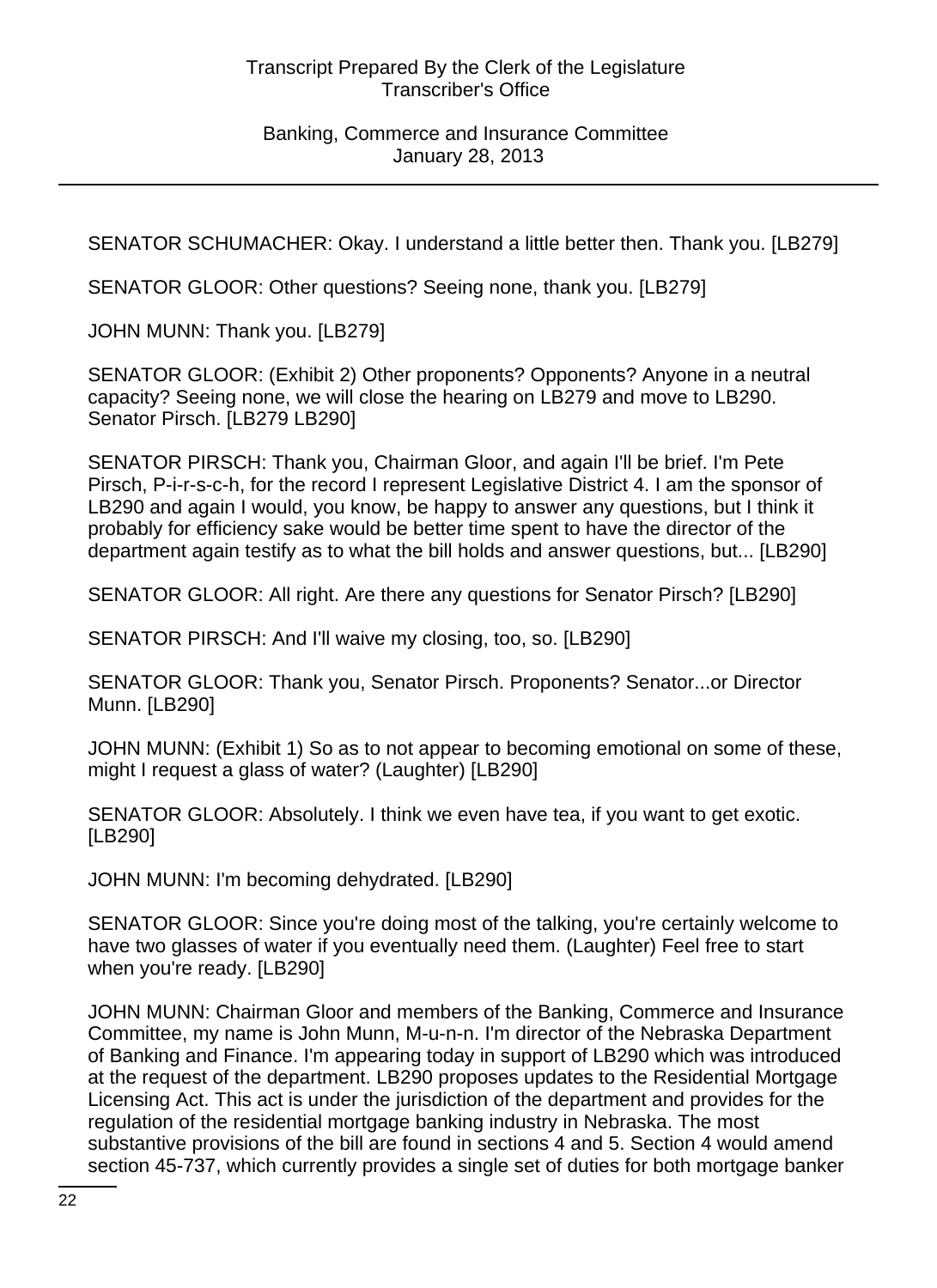Banking, Commerce and Insurance Committee January 28, 2013

licensees, which are the firms, and for mortgage loan originator licensees, who are the individuals covered under the act. A number of those duties can only be performed by the firms. LB290 rectifies this situation by providing that section 45-737 will only be applicable to the firms, the mortgage bankers, and adopting a separate statute setting out duties for mortgage loan originators. Mortgage loan originator duties as set out in section 5 of the bill will include notification to the department within ten days of events such as bankruptcy, criminal indictments, a suspension or revocation proceeding instituted by another jurisdiction, and notification within 30 days of items such as changes of name, address, and employer. The duties of mortgage bankers will also be clarified as to the types of orders and proceedings that mortgage banker licensees must report to the department. Under both laws, notifications may be sent electronically to the department. Section 3 of the bill will amend section 45-729 relating to abandoned applications, both mortgage banker and mortgage loan originator applications, to provide that the department is to calculate the one hundred twenty day abandonment period from the date that the department sends the applicant notice of a deficiency in the application. This authorizes calculation from the date of electronic transmission to the applicant. Since all applications and deficiency notices are submitted through the Nationwide Mortgage Licensing System and Registry, the proposed language uses the term "sends" rather than "mailing," should have been used when this provision was adopted in 2012. The Nationwide Mortgage Licensing System and Registry also notifies the applicant via e-mail that the department has posted a deficiency notice on the system. For individual applicants, the applicant's employer also receives a notice that the department has placed a deficiency notice on the system. The final substantive amendment to the Residential Mortgage Licensing Act is set out in section 6 of the bill and would revise section 45-741(7). This statement provides that in the course of an investigation, a department may rely on reports prepared by a licensee for specified federal agencies or federally related entities. The amendment would add reports that a licensee prepared for the Consumer Financial Protection Bureau as a report that our agency may rely on. I want to express my thanks to Senator Pirsch for introducing LB290, and I'll be happy to answer any questions. [LB290]

SENATOR GLOOR: Thank you, Mr. Director. Are there questions? Senator Christensen. [LB290]

SENATOR CHRISTENSEN: Thank you, Chairman. Director, the Nationwide Mortgage Licensing System and Registry, because here in page 9, section 9, says you can notify director in writing, which is direct to you here at the state, and I assume the nationwide mortgaging is a national thing that if they're doing it that way, do they just go on and select the state and then it sends here? Is that the way that works? [LB290]

JOHN MUNN: Exactly. And, in fact, one of the advantages of the Nationwide...I'll call it the NMLSR advantage is, is if that individual mortgage loan originator is licensed in more than one state and they change their address or something happened to them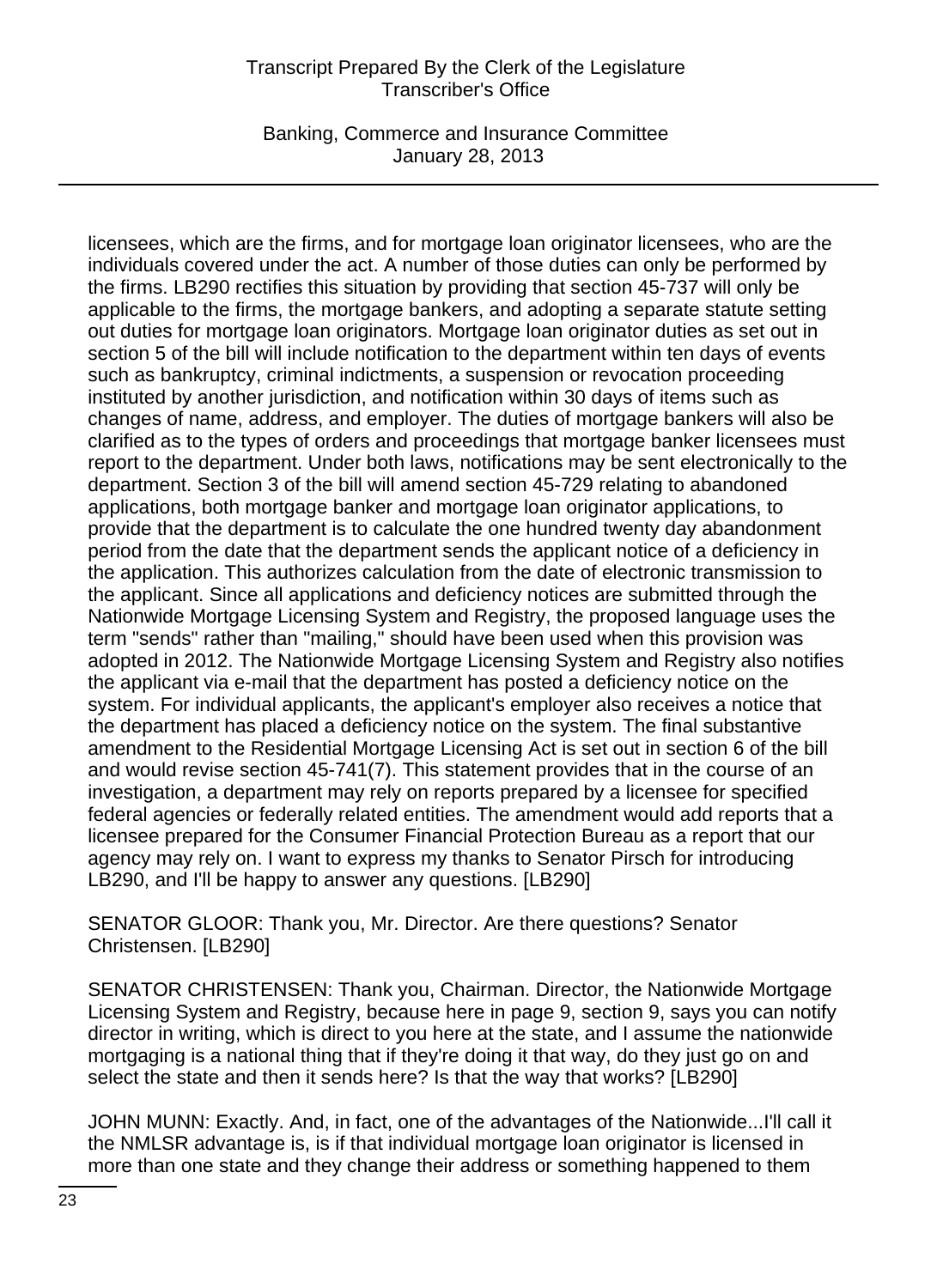financially, they transmit that information to the NMLSR and it goes to any state in which they are licensed. That's one of...the companies and individuals really like this because it's just a single point of contact. Whatever state they're licensed in, then it also goes there. [LB290]

SENATOR CHRISTENSEN: I thought that's the way it worked, but thank you. [LB290]

JOHN MUNN: Yep. [LB290]

SENATOR GLOOR: Other questions? Senator Carlson. [LB290]

SENATOR CARLSON: Thank you, Senator Gloor. Now, we've got quite a bit of new wording here on page 11. And we start really in section 5 and all the way through page 12 and part of the way down 13. Summarize that, would you, please? [LB290]

JOHN MUNN: We want to know when any other state takes an action against a mortgage banker licensee or a mortgage loan originator because that may impact how we view an individual's licensing in Nebraska. And what we attempted to do was set out a laundry list, okay, and we'll probably be back in the future with more types of actions, but for starters, here's all the actions that we would expect to be notified about. [LB290]

SENATOR CARLSON: So that should help in running the department in such a way that it really adds to protection for our citizens, would you say? [LB290]

JOHN MUNN: Exactly. And if mortgage loan originators say an individual has been a bad actor in Florida and they're also licensed in Nebraska, we may want to consider what they did in Florida, could lead to revocation on our part. [LB290]

SENATOR CARLSON: Okay. All right. Thank you. [LB290]

SENATOR GLOOR: Other questions? Seeing none, thank you, Director Munn. [LB290]

JOHN MUNN: Thank you. Thanks for the water. [LB290]

SENATOR GLOOR: Other proponents? Opponents? Anyone who wishes to speak in a neutral capacity? Senator Pirsch waived his closing. I apologize forgetting to allow you to do a closing on LB279, but I think it would have been the same. [LB290]

SENATOR PIRSCH: No, I waived that, too, yep. [LB290]

SENATOR GLOOR: (Exhibit 2) That closes the hearing on LB290 and our agenda for today. The committee is going to Exec so I would ask people to move quickly, but quietly, or in, quietly. Thank you very much. [LB290]